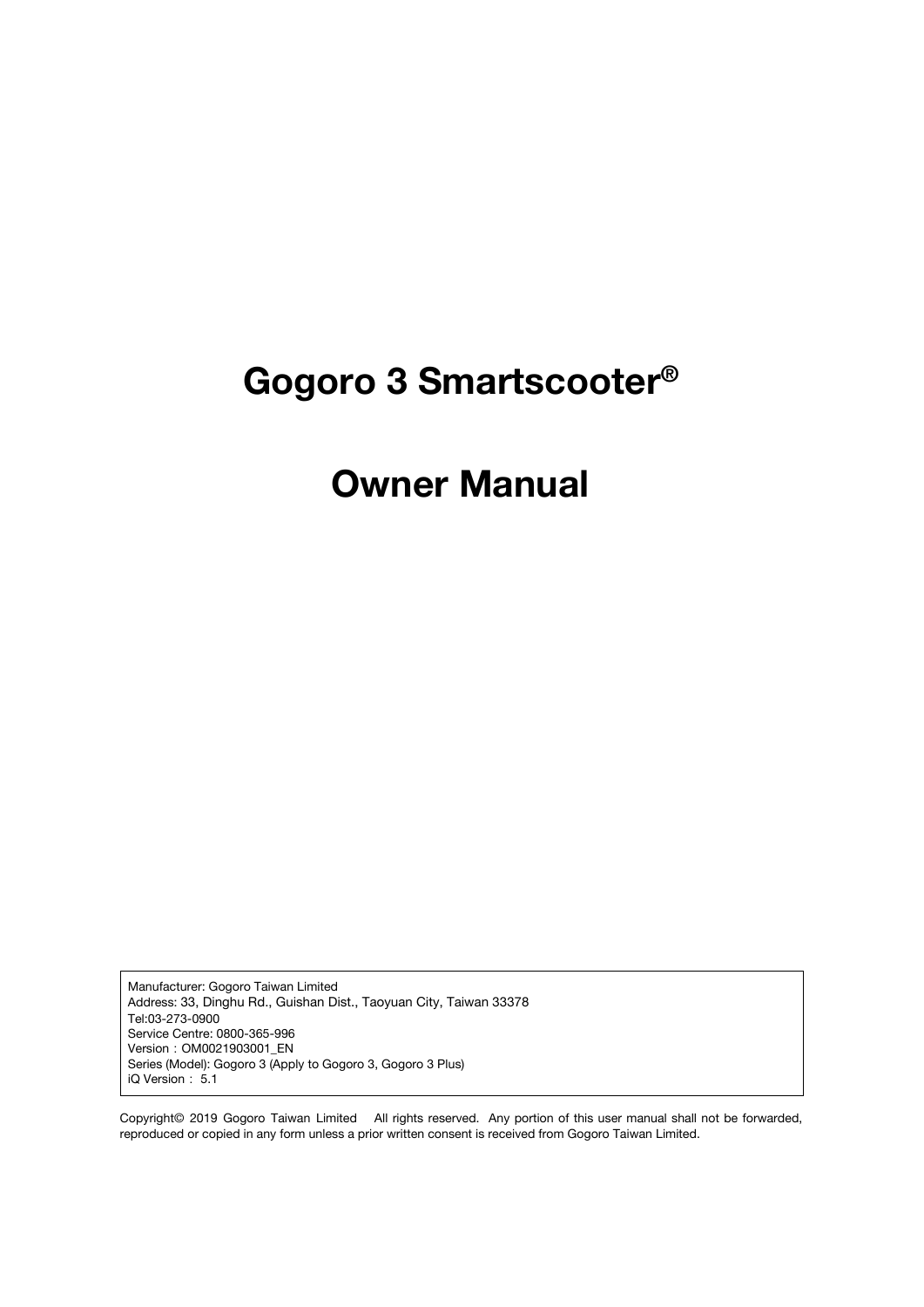## **Contents**

| 1. Before You Hit the Road                        | $\overline{\mathbf{4}}$ |
|---------------------------------------------------|-------------------------|
| <b>Safety Notice</b>                              | 4                       |
| 24-HOUR Roadside Assistance                       | 5                       |
| Names and Functions of the Vehicle                | 5                       |
| 2. Locking, Unlocking, Power On and Opening Trunk | 13                      |
| Models with iQ System® Smart Keycard              | 13                      |
| Unlocking and Turning On System Power             | 13                      |
| Locking                                           | 14                      |
| Opening the Luggage Compartment                   | 14                      |
| <b>Hibernation Mode</b>                           | 15                      |
| Models with mechanical key                        | 16                      |
| Unlocking and Turning On System Power             | 16                      |
| <b>Turning Off System Power</b>                   | 16                      |
| Locking                                           | 16                      |
| Opening the Luggage Compartment                   | 16                      |
| 3. Moving and Stopping                            | 17                      |
| <b>Startup and Takeoff</b>                        | 17                      |
| <b>Regenerative Braking</b>                       | 18                      |
| Motor Shutoff and Locking Scooter                 | 18                      |
| <b>Smart Mode</b>                                 | 19                      |
| Low Energy Mode                                   | 19                      |
| Overheat/Low Temperature Protection               | 20                      |
| <b>Fall Down Protection</b>                       | 21                      |
| 4. Battery exchange                               | 22                      |
| <b>GoStation®</b>                                 | 22                      |
| <b>Replacing batteries</b>                        | 22                      |
| 5. Smartphone Application and Personalisation     | 25                      |
| Downloading and Installing the Gogoro® App        | 25                      |
| Pairing Your Phone with Smartscooter®             | 25                      |
| Introduction to Gogoro <sup>®</sup> App           | 26                      |
| 6. Maintenance                                    | 28                      |
| Check the Following Before Your Ride              | 28                      |
| Daily Cleaning and Maintenance                    | 28                      |
| <b>Regular Service and Maintenance</b>            | 29                      |
| 定期保養週期表                                           | 30                      |
| 8. Product Specification Sheet                    | 31                      |
| Model: Gogoro 3, Gogoro 3 Plus                    | 31                      |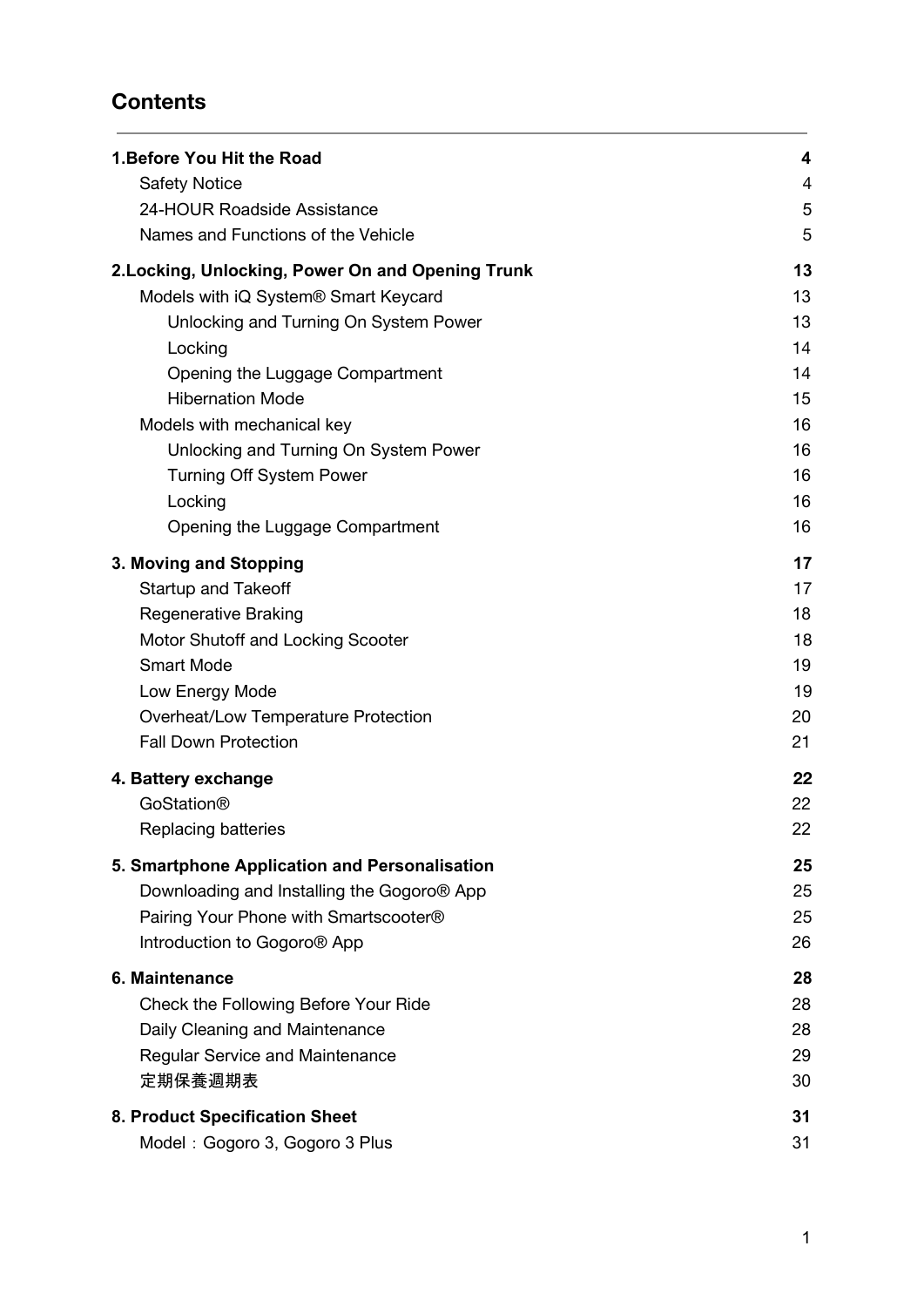# **List of figures & tables**

| Figure 1-1: Left View                            | 4  |
|--------------------------------------------------|----|
| Figure 1-2: Top View                             | 4  |
| Figure 1-3: Left Handle Switches                 | 5  |
| Figure 1-4: Right Handle Switches                | 6  |
| Figure 1-5: Dashboard Information                | 8  |
| Figure 1-6: Dashboard Icon Name                  | 9  |
| Table 1-1: Information about dashboard icon      | 10 |
| Figure 2-1: iQ System <sup>®</sup> Smart Keycard | 12 |
| Figure 2-2: Unlock and lock                      | 13 |
| Figure 2-3: Mechanical Key - Main Switch         | 15 |
| Figure 3-1: Regenerative braking button          | 17 |
| Figure 3-2: Dashboard display in Low Energy Mode | 18 |
| Figure 4-1: Exterior of GoStation®               | 21 |
| Figure 4-2: GoStation <sup>®</sup> safety area   | 22 |
| Figure 5-1: The Gogoro® App interface            | 25 |
|                                                  |    |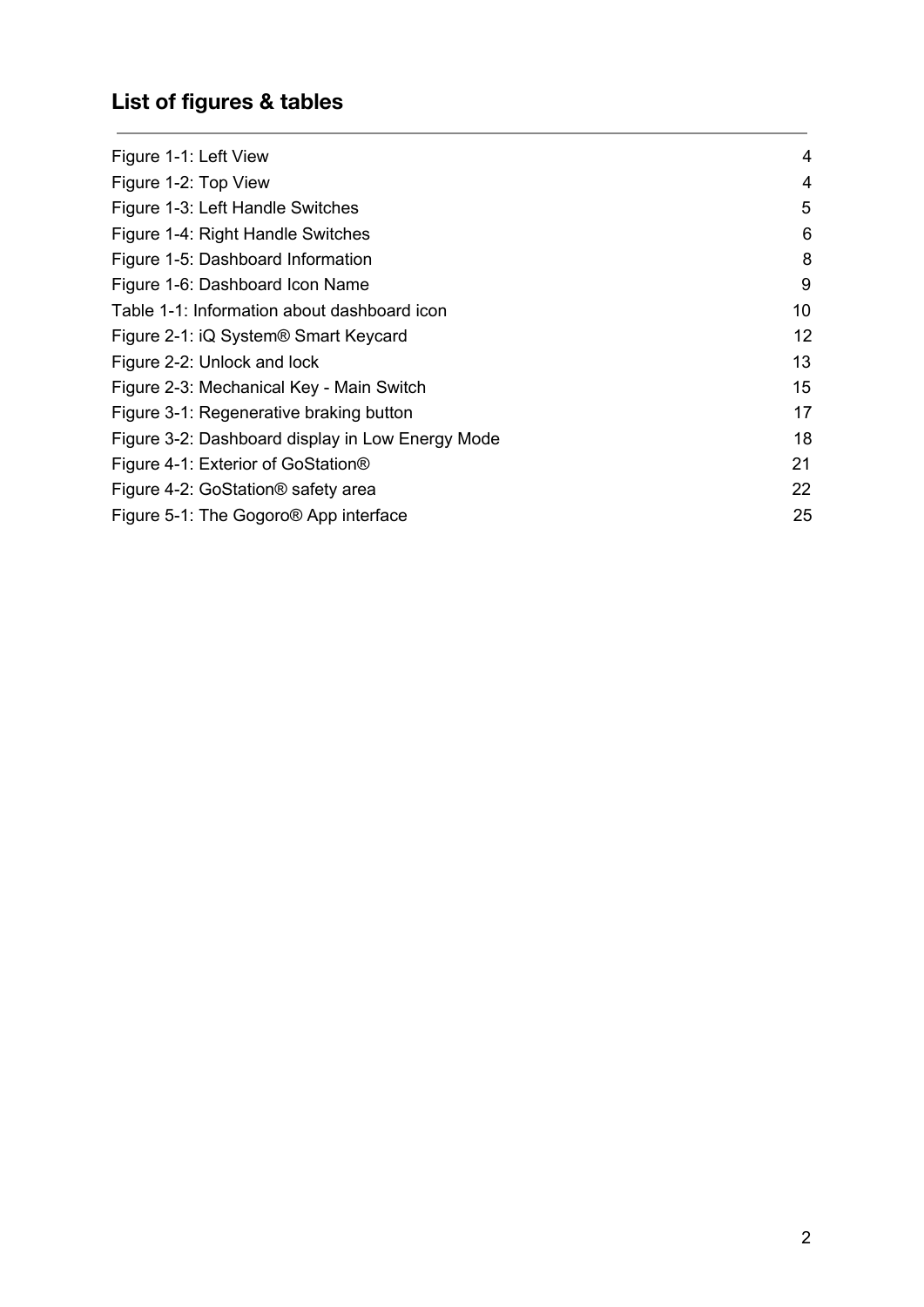# <span id="page-3-0"></span>1.Before You Hit the Road

Welcome to your new Gogoro! Let us walk you through the right steps to operate your Smartscooter® safely and maximize your riding experience. Please read this guide carefully before you hit the road and make sure you meet all the following requirements:

- You already have a valid Motorcycle license.
- You know how to safely and correctly ride a motorcycle of the class you are licensed to, and you are mentally and physically in proper condition.
- You fully understand how to correctly operate a Smartscooter®.
- You fully understand all the operational instructions, special notes and warnings described in this manual.

If you have any questions concerning the operation or maintenance of your Smartscooter®, please consult the Gogoro Service Center at 0800-365-996.

Have a safe and fun riding experience with Gogoro!

## <span id="page-3-1"></span>**Safety Notice**

Make the most of the superior performance of the Smartscooter® by following appropriate handling and riding procedures. To protect yourself and others on the roads, please follow the instructions listed below:

- Abstain from riding if you are under the influence of drugs or alcohol, or if you are not in a good physical or mental condition.
- Observe traffic rules and pay attention to road and traffic conditions to avoid dangerous situations proactively.
- Always wear protective gear that meets the legal requirements, such as a helmet, and other protective gear such as gloves and boots when necessary.
- Perform basic inspections before every ride. Check headlights, brakes, tire tread and tire pressure, as well as other potentially loose parts. Return to the Gogoro designated service center if maintenance or repairs are necessary.

 $\bullet$ 

This manual highlights important information with the following symbols:



Note: descriptions that need additional attention.



Warning: extra care must be taken to avoid personal or vehicle damage.

Gogoro Service Center features: items which can only be adjusted, activated or deactivated by the Gogoro service staff.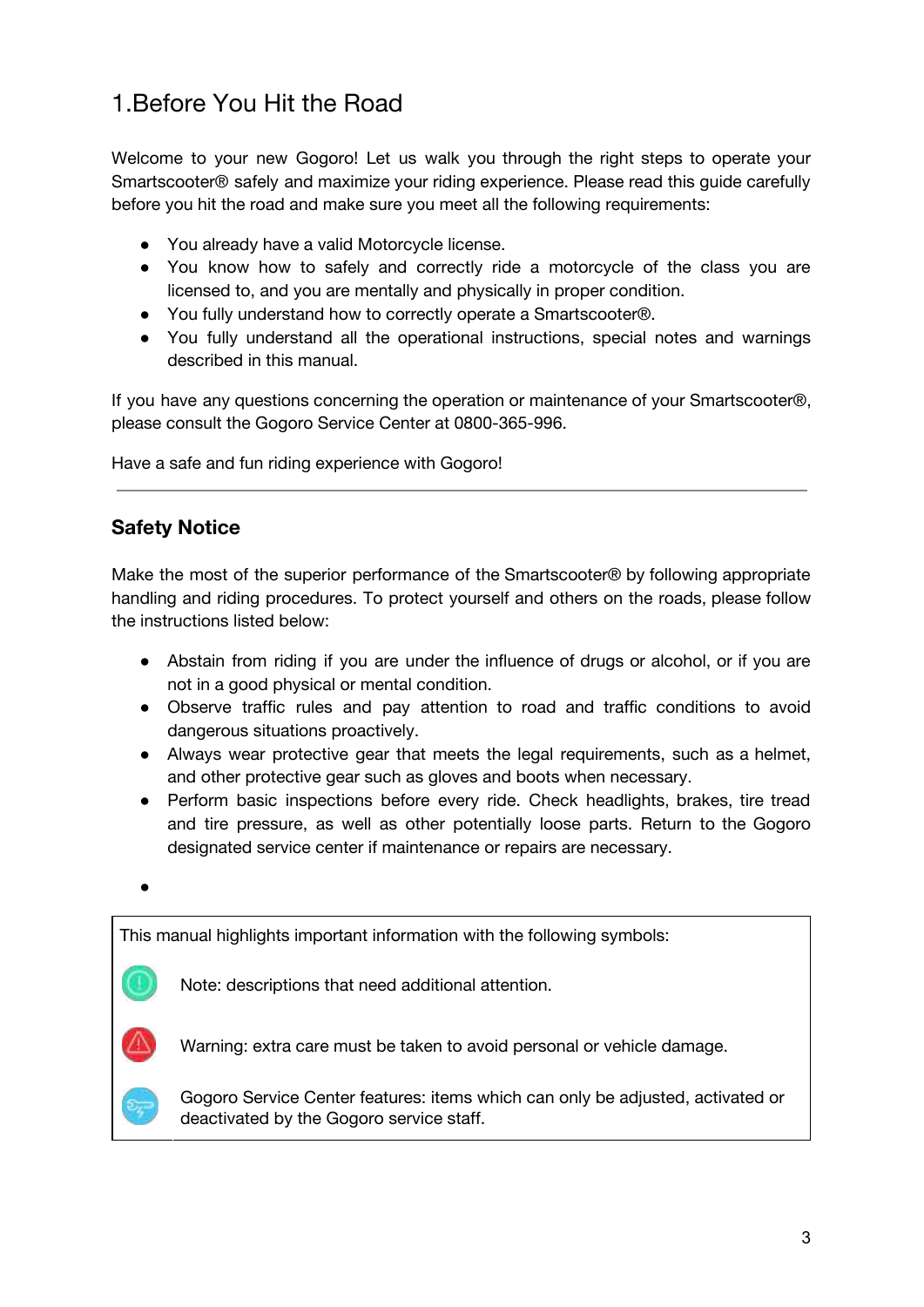## <span id="page-4-0"></span>**24-HOUR Roadside Assistance**

The Gogoro Service Center offers round-the-clock roadside assistance. In case your Smartscooter® is out of order or involved in an accident, please call toll-free at 0800-365-996 and the Gogoro Service Center will dispatch assistance vehicles to help you; service charges may occur according to your location and distance of transportation.

## <span id="page-4-1"></span>**Names and Functions of the Vehicle**



<span id="page-4-2"></span>**Figure 1-1: Left View**

<span id="page-4-3"></span>

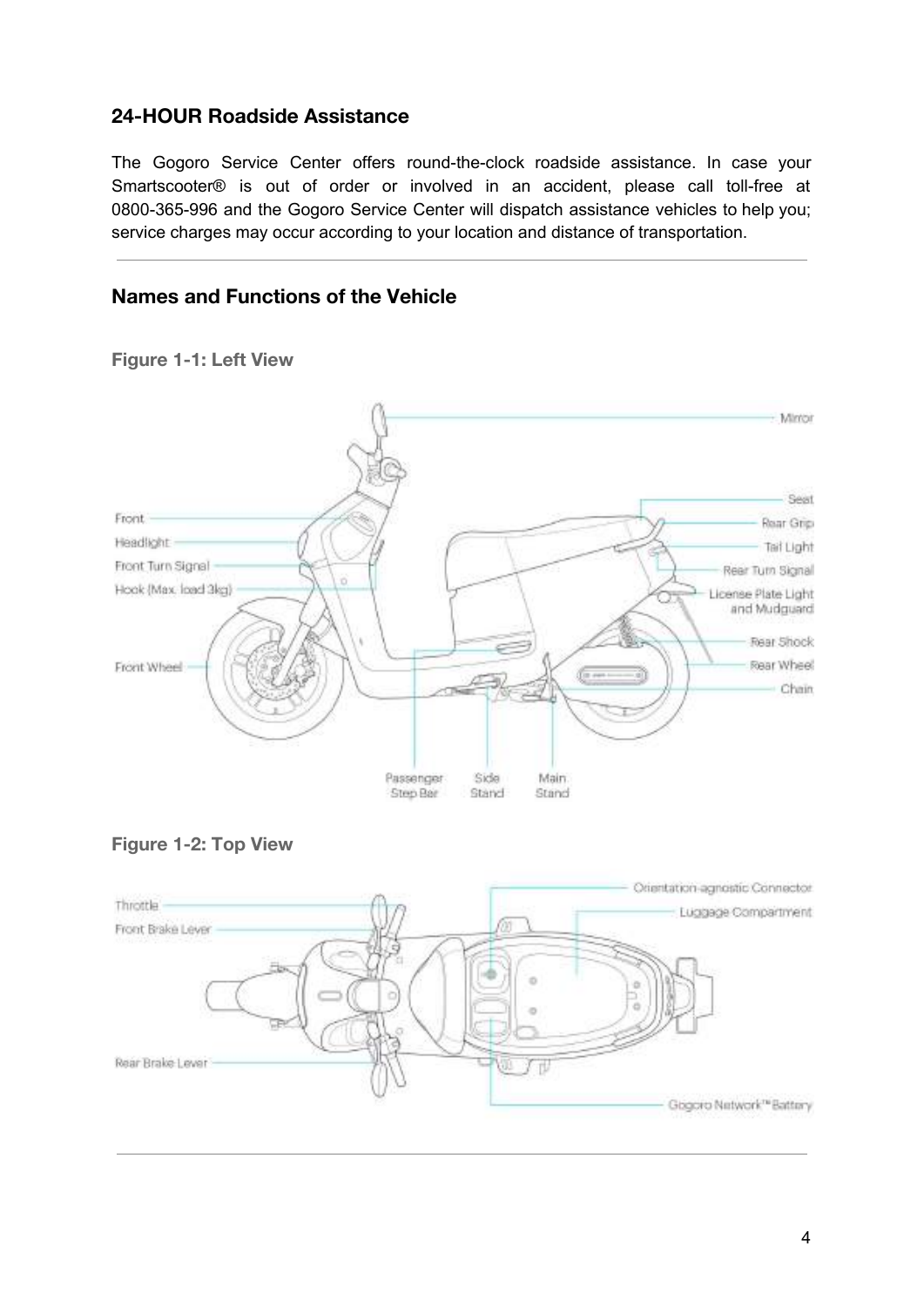#### <span id="page-5-0"></span>**Figure 1-3: Left Handle Switches**



 $\bar{E}$ High/low beam switch:

- Press to switch the headlight from low beam to high beam.
- Long press and hold, the high beam and low beam will continue to flash.

 $\Leftrightarrow$   $\Leftrightarrow$  Left/Right turn signal switch:

● Press once - the left turn signal blinks and plays an acoustic note. Press again to turn off.



Horn button:

● Hold the horn button to activate the sound, release to stop.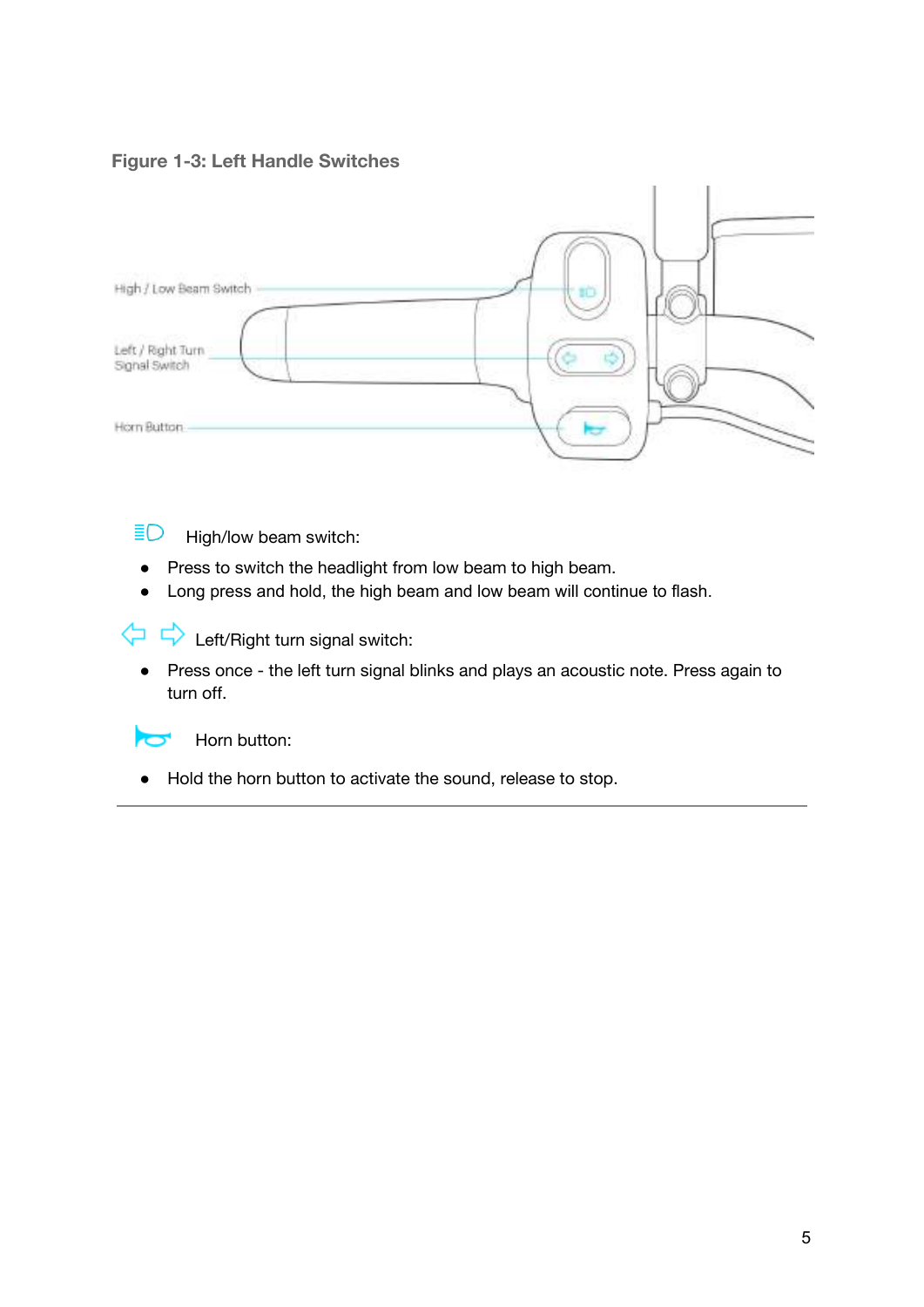#### <span id="page-6-0"></span>**Figure 1-4: Right Handle Switches**

#### **For models with iQ System® Smart Keycard**

(\*1 when motor is off; \*2 when motor is on)



#### **For model with mechanical key**



## Seat open / Regen button:

- If the Smartscooter® is already unlocked, and motor is still off, press this button to open the seat for accessing the storage compartment below. (Models with iQ System® Smart Keycard)
- If the Smartscooter® is locked, long press this button and put the card on the reader to open the seat for accessing the storage compartment below. (Models with iQ System® Smart Keycard)
- If the motor is standing by, press this button will turn on/off regenerative braking function. When regenerative braking is on, REGEN icon on dashboard will be on.

Note: The system sets the intensity of regenerative braking based on the setting in the Gogoro® App, but also takes the current speed and remaining battery level into consideration, and makes minor adjustments accordingly.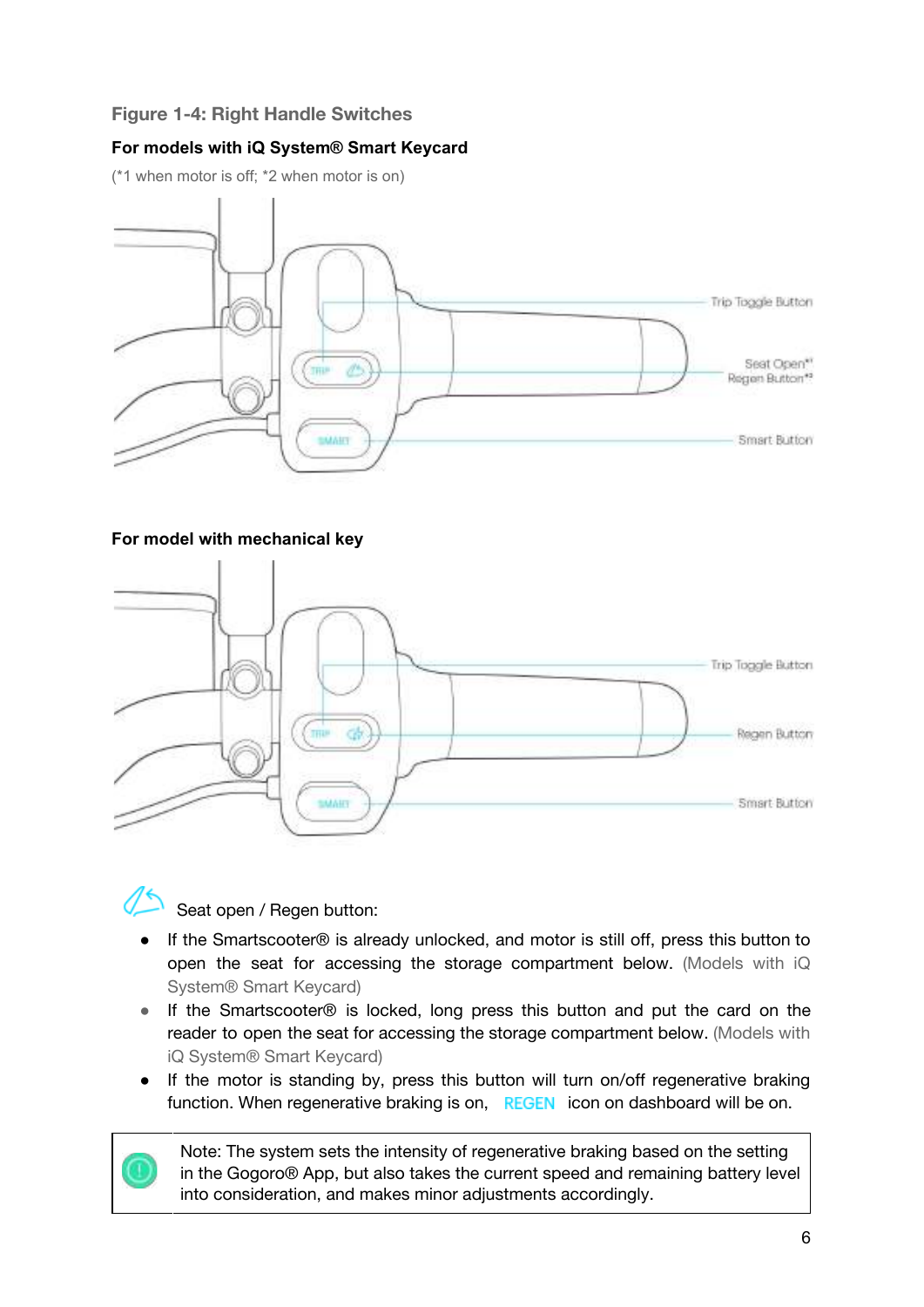**TRIP** Trip Toggle Button:

- Short presses cycle through different information on the odometer display; the information includes total mileage (ODO), single trip mileage (TRIP) and estimated remaining mileage for the current charge (RANGE).
- With TRIP information on display, press the button for 3 seconds to reset.
- When TPMS is installed and Smartscooter® remains stationary, by short pressing Trip Toggle Button 4 times in a row, the odometer will display F --,r --. By short pressing Trip Toggle Button 4 times in a row when commencing riding Smartscooter®, the actual tire pressure will be shown on odometer, for example : F 36,r 40.

#### Note:

- The display returns to RANGE mode after being idle for 10 seconds if the remaining battery power is under one bar.
- If the battery power is drained, the display stops at the RANGE mode and the mileage is shown as "-----" without any number, and the button won't respond.

#### **SMART** Smart Button:

● Press the button to activate the Smart Mode, another press deactivates the mode. (Please refer to 3. Moving and Stopping)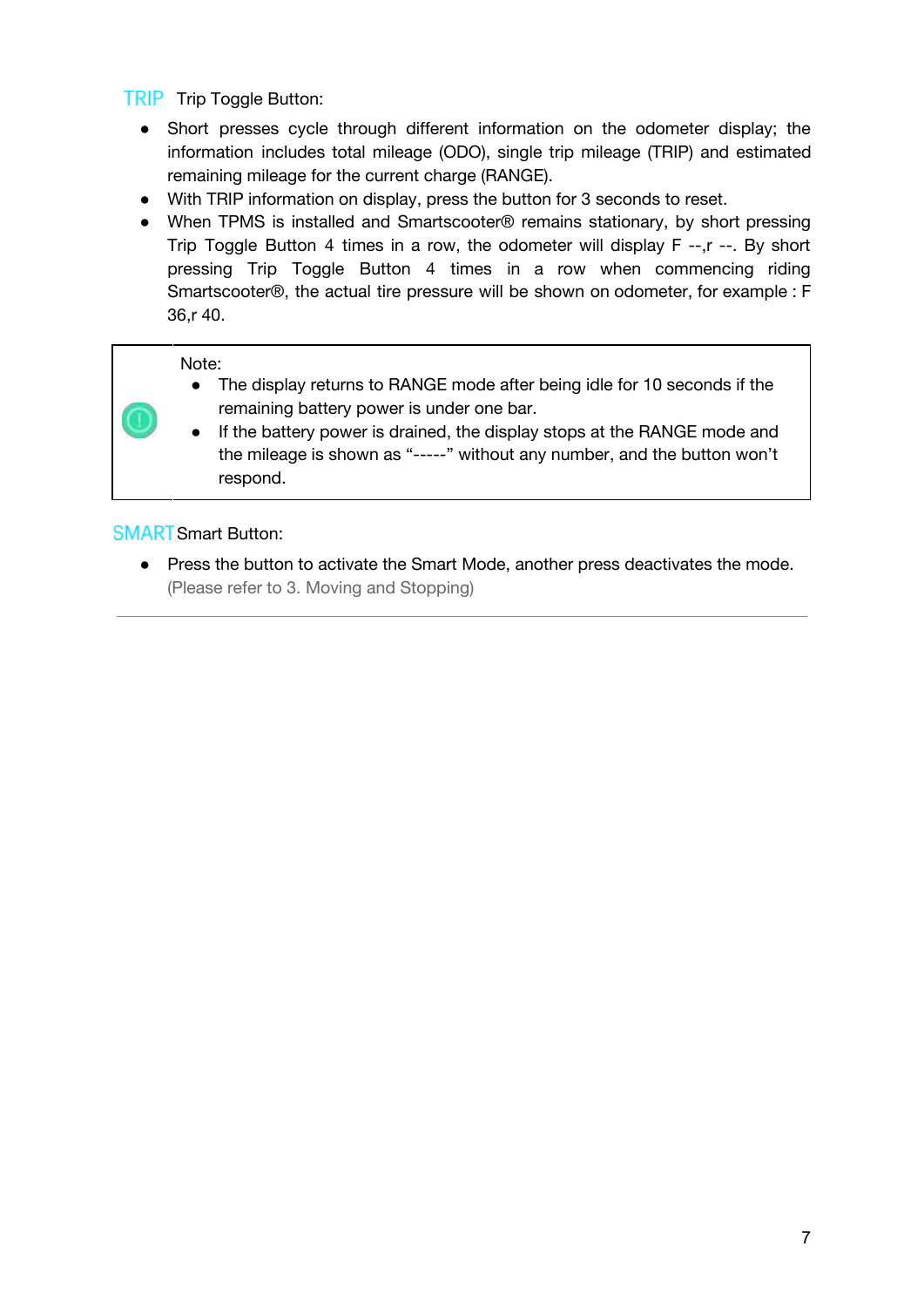#### <span id="page-8-0"></span>**Figure 1-5: Dashboard Information**

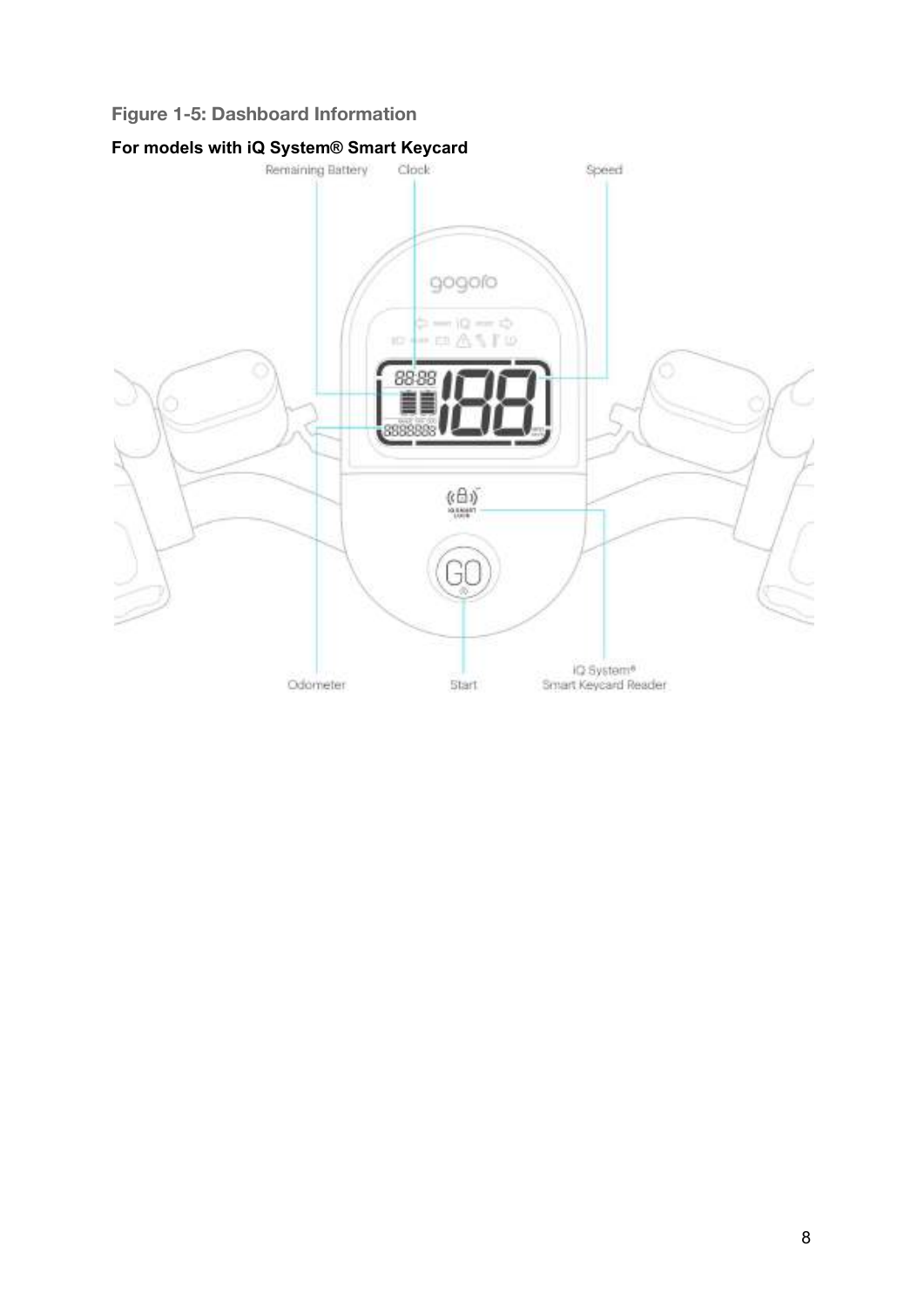#### **For models with mechanical key**



**Figure 1-6: Dashboard Icon Name**

<span id="page-9-1"></span><span id="page-9-0"></span>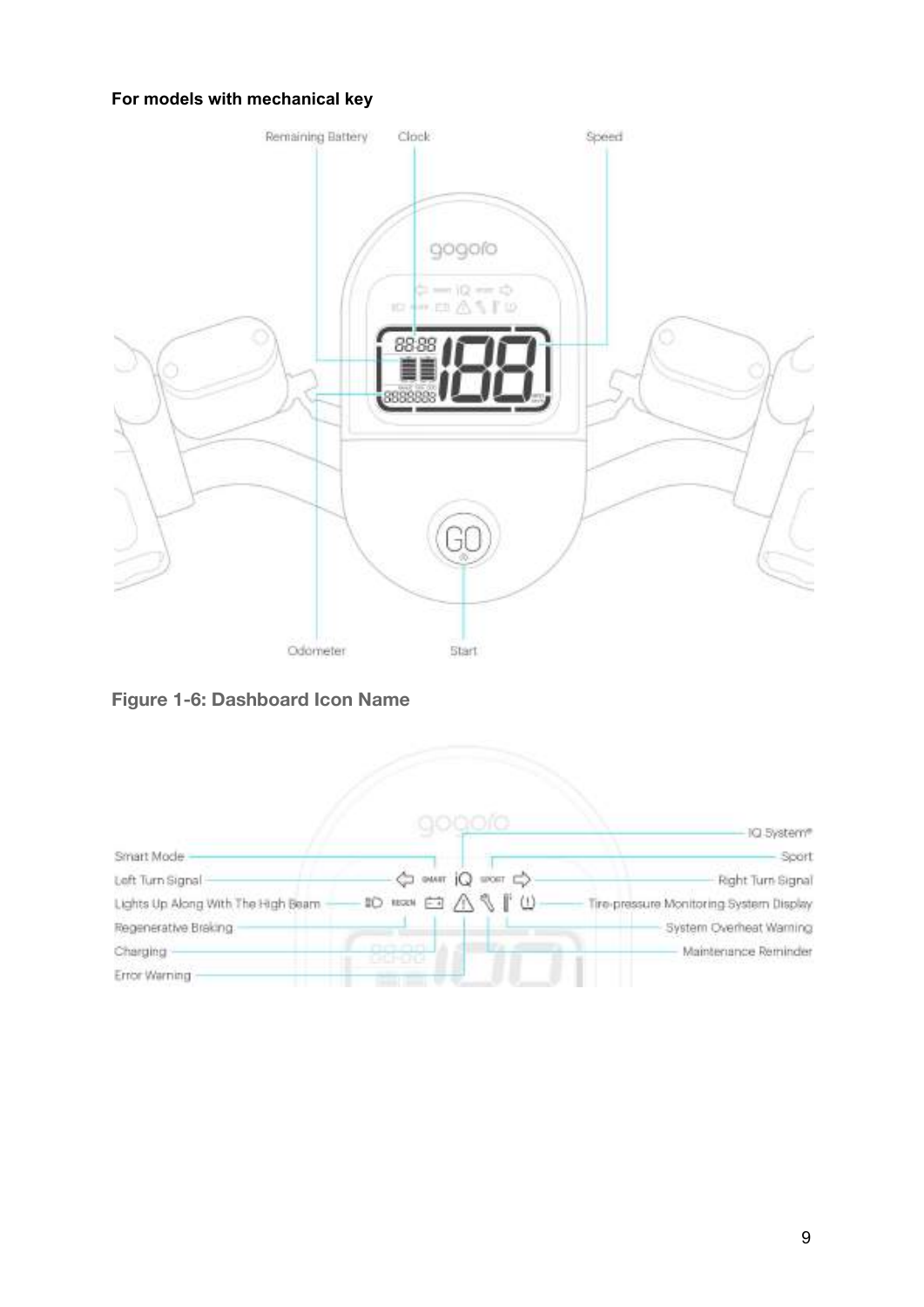## **Table 1-1: Information about dashboard icon**

| 圖示           | 按鍵名稱                                                  | 功能說明                                                                                                                                                                                      |
|--------------|-------------------------------------------------------|-------------------------------------------------------------------------------------------------------------------------------------------------------------------------------------------|
| GO           | Start button                                          | Sets the Smartscooter <sup>®</sup> to motor standby mode or shuts<br>down the motor. (Please refer to 3. Moving and Stopping)                                                             |
|              | Remaining<br>battery power<br>display                 | Indicates the current battery level.                                                                                                                                                      |
| 188          | Speed display                                         | Indicates the current moving speed.<br>No figure is shown with motor off, and "0" is displayed if the<br>Smartscooter® is in motor standby mode and remains in<br>full stop.              |
| 88:88        | <b>Clock</b>                                          | Displays the current time; the time is automatically<br>calibrated when the owner exchanges batteries at a<br>GoStation <sup>®</sup> .                                                    |
| 8888888      | Odometer<br>display                                   | Displays total mileage (ODO), single trip mileage (TRIP) and<br>estimated remaining mileage for the current charge<br>(REMAINING).                                                        |
| ⇦            | Left turn signal                                      | Blinks in sync with the left turn signal.                                                                                                                                                 |
| ⇨            | Right turn<br>signal                                  | Blinks in sync with the right turn signal.                                                                                                                                                |
| <u>∧</u>     | Error warning                                         | Turns on during operating errors or temporary system<br>abnormalities.                                                                                                                    |
| ≣O           | High beam                                             | Lights up along with the high beam.                                                                                                                                                       |
|              | Maintenance<br>reminder                               | Informs the owner of any system abnormalities. The owner<br>should visit a Gogoro service center.                                                                                         |
|              | System<br>overheat<br>Warning                         | In case of motor or battery overheating or within low<br>temperature, the sign lights up to remind the owner that the<br>system will reduce its power output.                             |
| lC.          | iQ System®<br><b>Quick Link</b>                       | The sign fully lights up when the Smartscooter® connects<br>to owner's smartphone, and dims when no connection is<br>established.<br>(Please refer 5. Smartphone App and Personalization) |
| <b>SPORT</b> | <b>Sport Activation</b><br><b>Tariff Plan</b><br>Mode | The sign lights up when the Smartscooter® is set to Sport<br>Activation Tariff Plan (premium upgrade).<br>Please consult the service center or sales<br>staff.                            |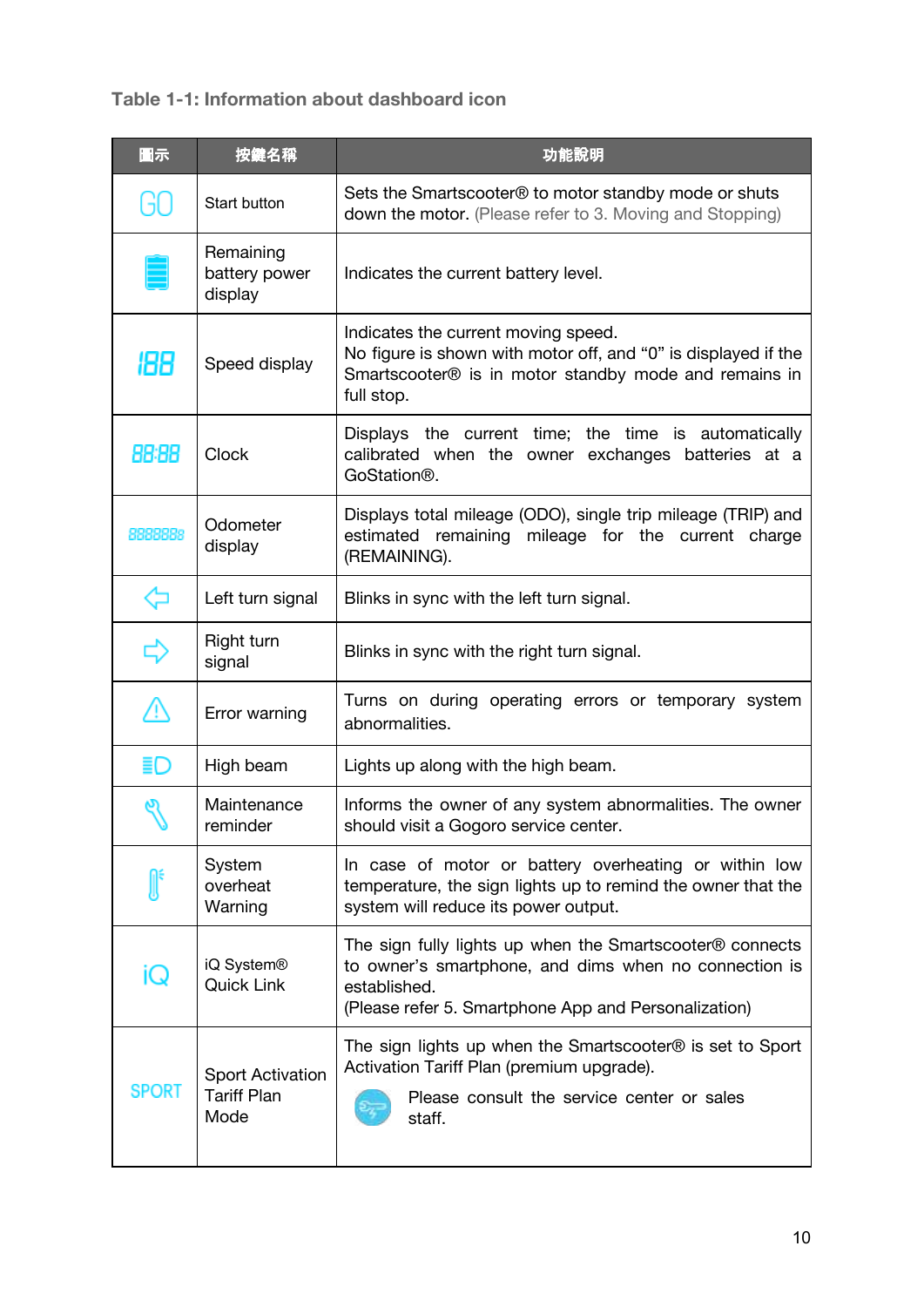| <b>SMART</b> | Smart Mode                                | The sign lights up when Smart Mode activated, blinks when<br>Smart Climbing Mode activated. (Please refer to 3. Moving<br>and Stopping) |
|--------------|-------------------------------------------|-----------------------------------------------------------------------------------------------------------------------------------------|
| - W          | Tire-pressure<br>monitoring<br>indication | Lights up if TPMS is installed and tire pressure is abnormal.                                                                           |
| <b>REGEN</b> | Regenerative<br>braking                   | Lights up when regenerative function is activated.                                                                                      |
| $- +$        | Charging                                  | Light up while charging.                                                                                                                |
| $\equiv$     | Directional ring                          | Displays several riding info. (Please refer 5. Smartphone<br>App and Personalization)                                                   |

#### Note:

Smartscooter® is equipped with Bluetooth and NFC; iQ System® Smart Keycard is equipped with NFC; Gogoro Battery is equipped with NFC; GoStation® equipped with NFC.

According to Taiwan's "Management Measures for Low-Power Radio Wave Radiated Motors", the warnings as follows: For low-power RF motors with qualified certification, company, trade name and user in general cannot modify the frequency, increase the power or change functions of the original design.

The use of low-power RF motors shall not affect the flight safety and legal communication. When the interference is found, it should be stopped immediately and improved until there is no interference. "Legal communication" in the preceding paragraph refers to the operation of the telecommunication regulation that the low-power RF motors must withstand the interference from legitimate communications and radio-propagating electrical equipment used in industry, science, and medical.



#### Note:

The Gogoro Smartscooter® meets the requirement of reduction, reuse, recycle ability, low pollution, energy saving, resource conservation and environmental friendliness in the process of raw material acquisition, production, sell, use and disuse. The product is environmental friendly and regulated by Taiwan Executive Yuan "Terms for promoting the green consumption and environmental protection"

Manufacturer: Gogoro Taiwan Limited. Address: No. 33, Dinghu Road, Guishan District, Taoyuan City, 333 Phone: 03-2730900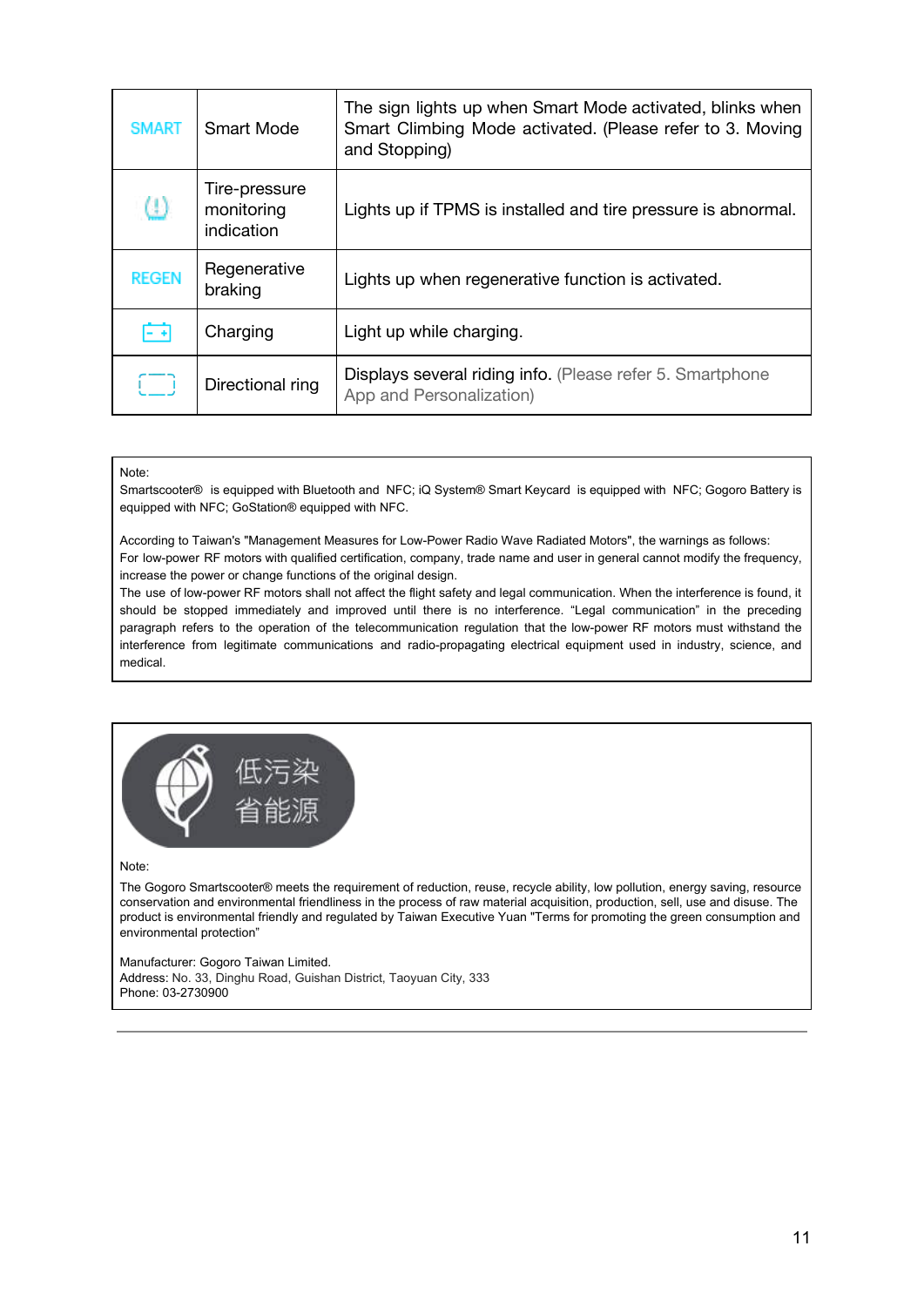# <span id="page-12-0"></span>2.Locking, Unlocking, Power On and Opening Trunk

## <span id="page-12-1"></span>**Models with iQ System® Smart Keycard**

#### <span id="page-12-3"></span>**Figure 2-1: iQ System® Smart Keycard**



Simply press the button on the wireless iQ System® Smart Keycard (featuring passive NFC). The vehicle can be simply locked or unlocked by putting the card on iQ System® Smart Keycard Reader.



Note: You can use Gogoro® App and smartphone to unlock and lock the Smartscooter®. (Please refer to 5. Smartphone Application and Personalisation)

<span id="page-12-2"></span>**Unlocking and Turning On System Power**

- 1. If your Smartscooter® is locked, turn the handlebar all the way to the left, then press the button on the iQ System® Smart Keycard to unlock it.
- 2. The headlight and tail light will flash, an audible tone will sound, the handlebar will be unlocked and the dashboard will light up to confirm the unlocking command.



Note: If no further action is taken after unlocking for a period of 3 minutes, the Smartscooter® will lock itself automatically.

Note: Turn the handlebar all the way to the left end, before you unlock the Smartscooter®, or the handlebar lock may not successfully be released.



Note: Every time when you unlock the Smartscooter®, before you ride, turn the handlebar all the way to the left end and make sure the handle bar lock is successfully unlocked.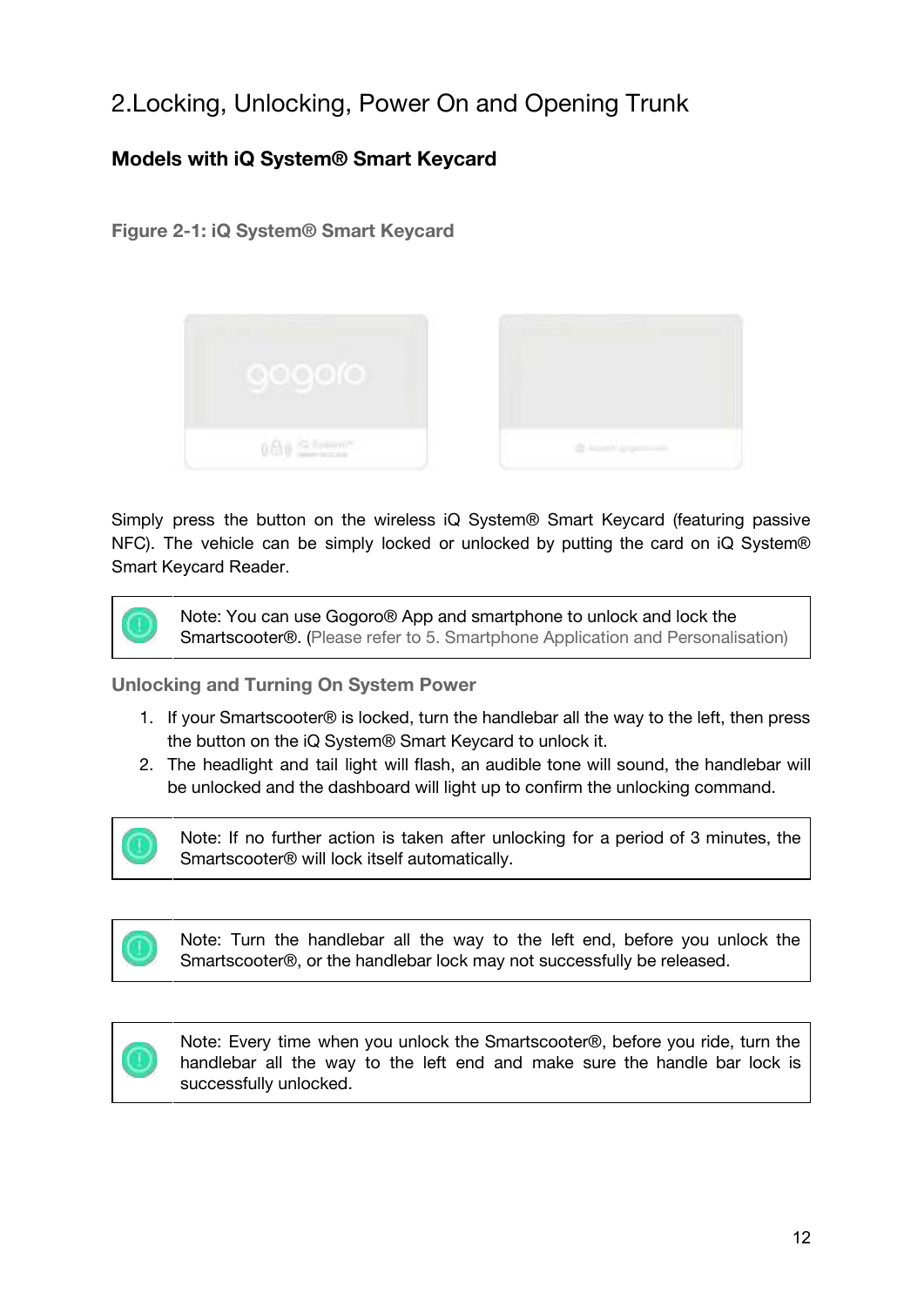<span id="page-13-2"></span>**Figure 2-2: Unlock and lock.**



#### <span id="page-13-0"></span>**Locking**

- 1. If the Smartscooter® is unlocked, turn the handlebar all the way to the left, then press the button on the iQ System® Smart Keycard to lock it.
- 2. The headlight and tail light will flash, an audible tone will sound, the handlebar will be locked and the dashboard will dim to confirm the locking command.



Note: Every time when you lock the Smartscooter®, turn the handlebar all the way to the left end and make sure the handle bar lock is successfully locked.

#### <span id="page-13-1"></span>**Opening the Luggage Compartment**

- 1. If the Smartscooter® is locked, long press the "Seat Open" button on the right handle, at the same time, put the iQ System® Smart Keycard on the iQ System® Smart Keycard Reader to unlock the seat for accessing the storage compartment below.
- 2. If you open the seat under unlocked state and close the seat within 180 seconds, the Smartscooter® will return to unlocked state. In this way, you can avoid the chance to accidentally locking your iQ System® Smart Keycard.





Note: Sometimes the seat doesn't open automatically, e.g. when the luggage compartment is too full and the seat is pushed upwards by the contents. In such situations, please put the iQ System® Smart Keycard on the iQ System® Smart Keycard Reader to unlock the Smartscooter® first, then use your hand to push down firmly on the tail of the seat, and press the  $\Box$  "Seat open" button on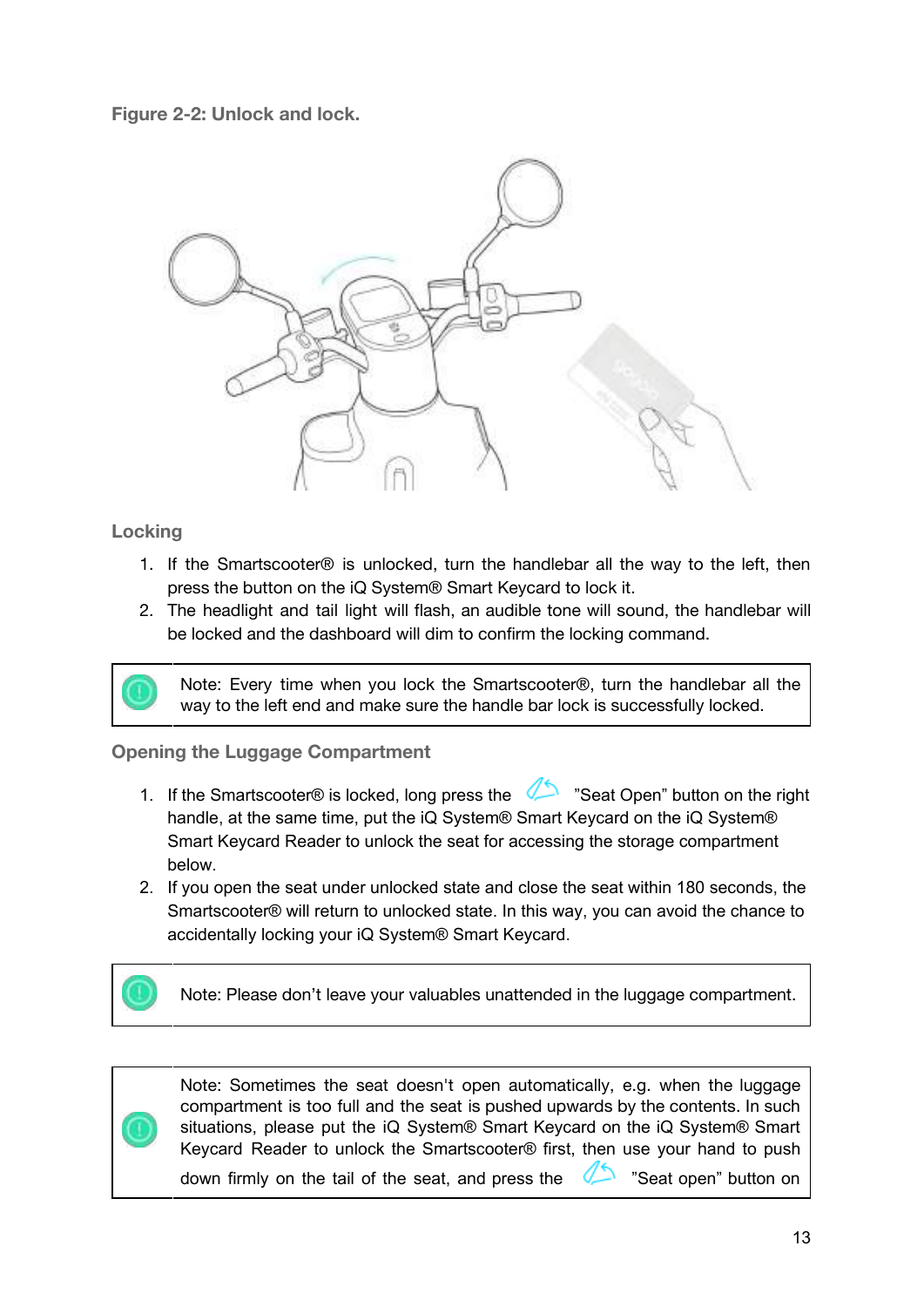the right handle, release or lift the seat when you hear the "Click" sound, and the seat will open.



Note: The luggage compartment can't be opened while on the move or the motor is standing by. When the motor is on, press  $\Box$  "Seat open" button can be used as the switch for "Regen" function.

Note: The Smartscooter® will be locked once the luggage compartment is opened, the  $\Box$  error warning lights up for 10 seconds, and the Smartscooter® cannot be started with the luggage compartment open. Please make sure it's securely closed before unlocking again.

#### <span id="page-14-0"></span>**Hibernation Mode**

- 1. The Smartscooter® enters hibernation mode under the following circumstances:
	- a. When the battery level is too low (the last bar on battery display disappears), and the Smartscooter® is locked over 3 minutes.
	- b. When Smartscooter® idles for too long time (Depends on current battery level).
	- c. When Gogoro® battery is away from vehicle for longer than 48 hours.
- 2. You can release the Smartscooter® from hibernation mode with a 3 seconds long press on the  $\Box$  "GO" button, the  $\Box$  icon on the dashboard will flash for several seconds to confirm release from hibernation mode.
- 3. With hibernation mode deactivated, you can use the iQ System® Smart Keycard to unlock the Smartscooter®.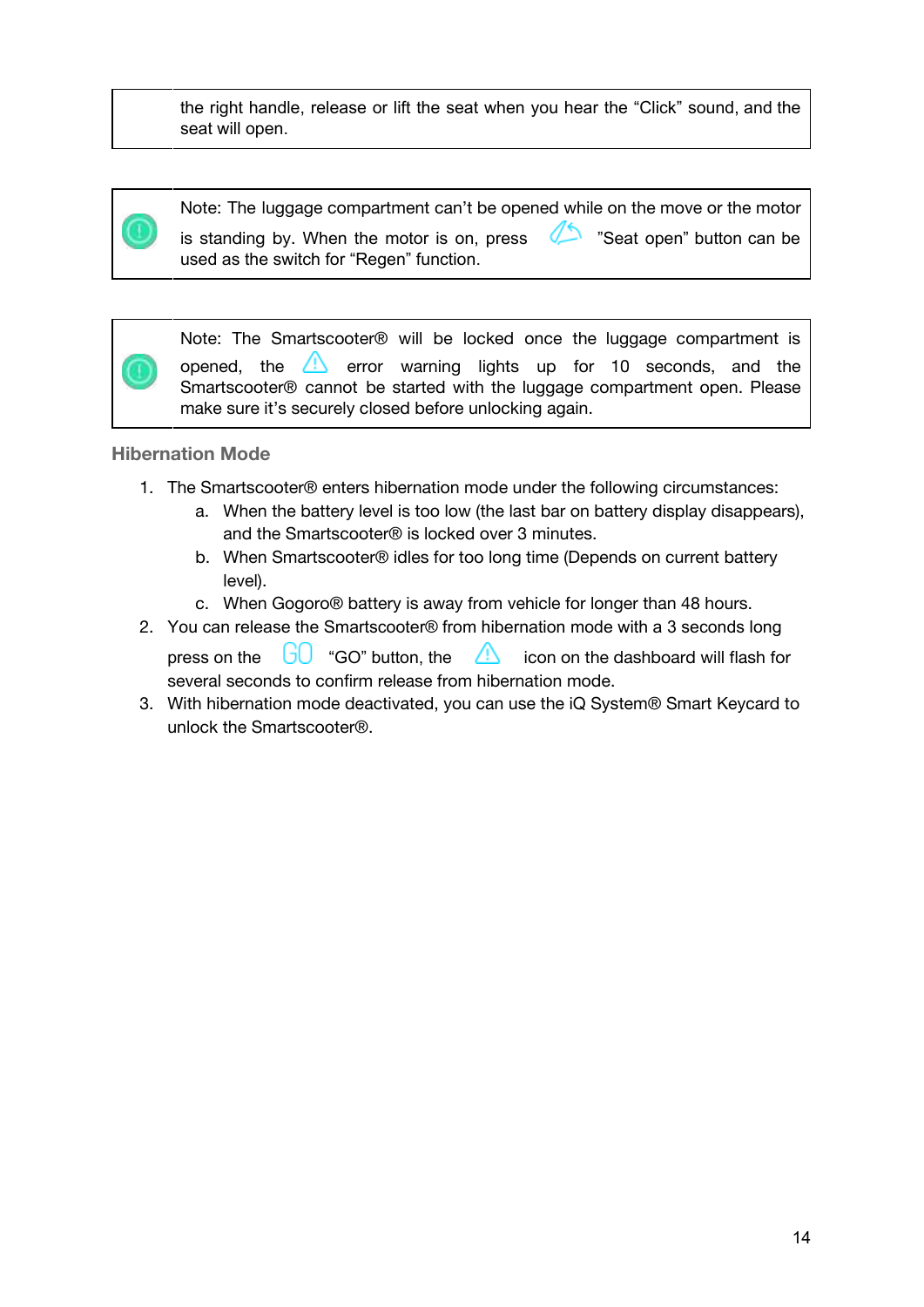## <span id="page-15-0"></span>**Models with mechanical key**

<span id="page-15-5"></span>**Figure 2-3: Mechanical Key - Main Switch**



<span id="page-15-1"></span>**Unlocking and Turning On System Power**

- Insert the mechanical key into the keyhole, press it and turn clockwise from "LOCK" to "OFF" position to open the handle bar lock.
- Turn the key clockwise once again to "ON" position to turn on system power. The key cannot be pulled out now.



<span id="page-15-2"></span>**Turning Off System Power**

● Turn the key counterclockwise from "ON" to "OFF" to turn off system power.

<span id="page-15-3"></span>**Locking**

- Turn the handle bar to the left end.
- Press and turn the key counterclockwise from "OFF" to "LOCK", and the handle bar is locked now.

<span id="page-15-4"></span>**Opening the Luggage Compartment**

• Turn the key counterclockwise all the way to the end to open the seat.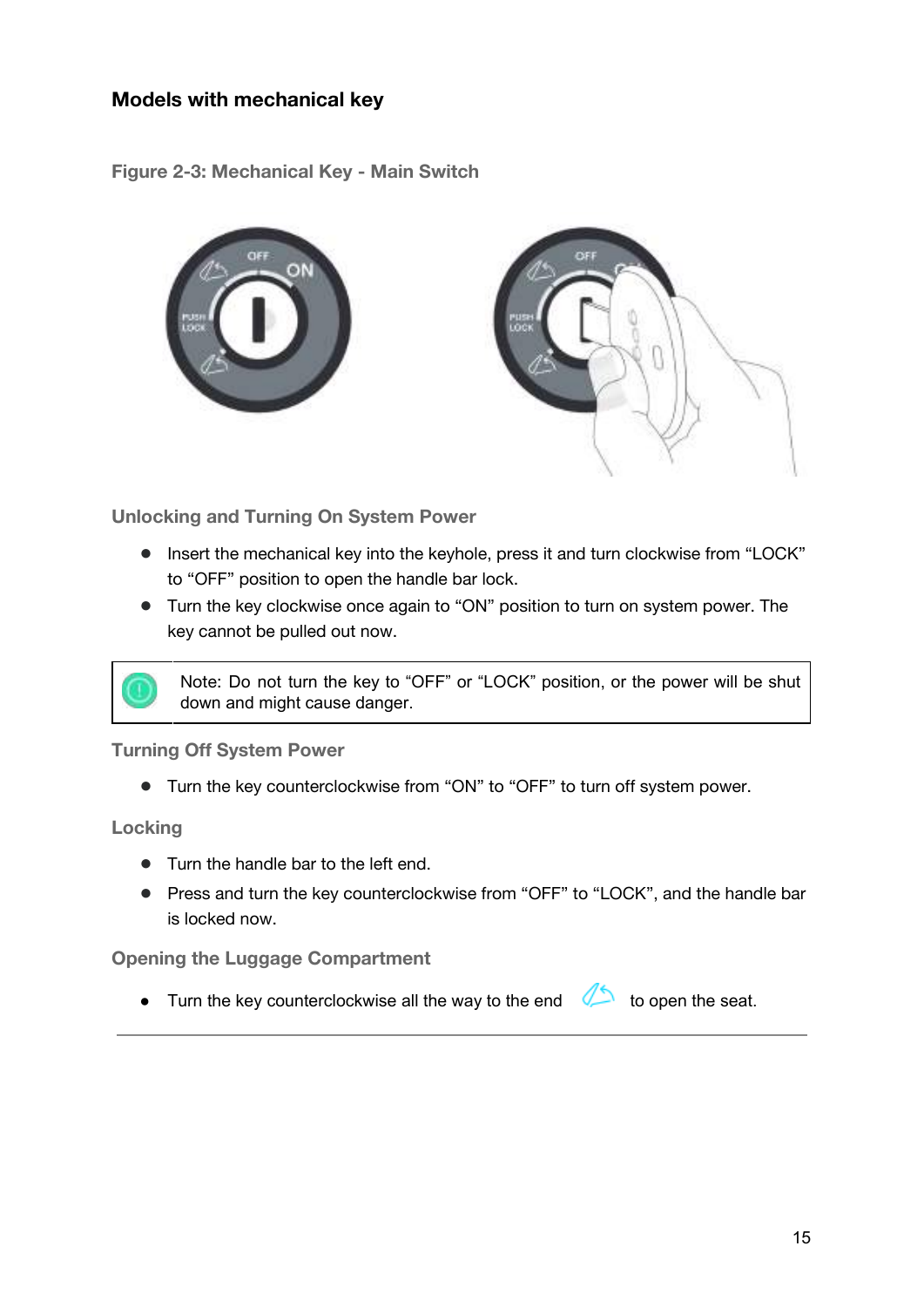# <span id="page-16-0"></span>3. Moving and Stopping

## <span id="page-16-1"></span>**Startup and Takeoff**

After your scooter is unlocked, an additional startup sequence is needed to enter the Motor Standby Mode and be ready for takeoff.

- 1. Please make sure the scooter is unlocked (but not yet in Motor Standby Mode).
- 2. Retract the main stand and side stand, and confirm the electronic throttle or reverse throttle has not been activated; close the seat firmly and keep the scooter in complete standstill.
- 3. Hold down the brake lever and lightly press the  $\overline{\bigcup}$  "GO" button; you'll see the speedometer on the dashboard start counting down. The scooter enters motor standby mode as "0" appears on the speedometer.
- 4. Release the brake lever and twist the electronic Throttle to start riding.



Note: The throttle will not respond while the Smartscooter® is moving backwards (gliding or being pushed), and the torque will be inactive until the Smartscooter® is fully stopped to 0 km/h.



Warning: Lowering the side stand when the Smartscooter® is moving at low speed (< 5km/h) will turn the motor off. Please do not extend it while in motion to avoid the risk of sudden power loss or unexpected danger.

Warning: In emergencies, holding the brake lever plus a long press on the

"GO" button will cut the power and motor off. Please avoid such operation during normal riding conditions to prevent the risk of sudden power loss.



Warning: The scooter can only be started in complete standstill conditions. In case the motor shuts off accidentally, please guide or push it to the roadside slowly and carefully. Do not attempt to restart it while in motion or in the middle of the road to avoid any risk.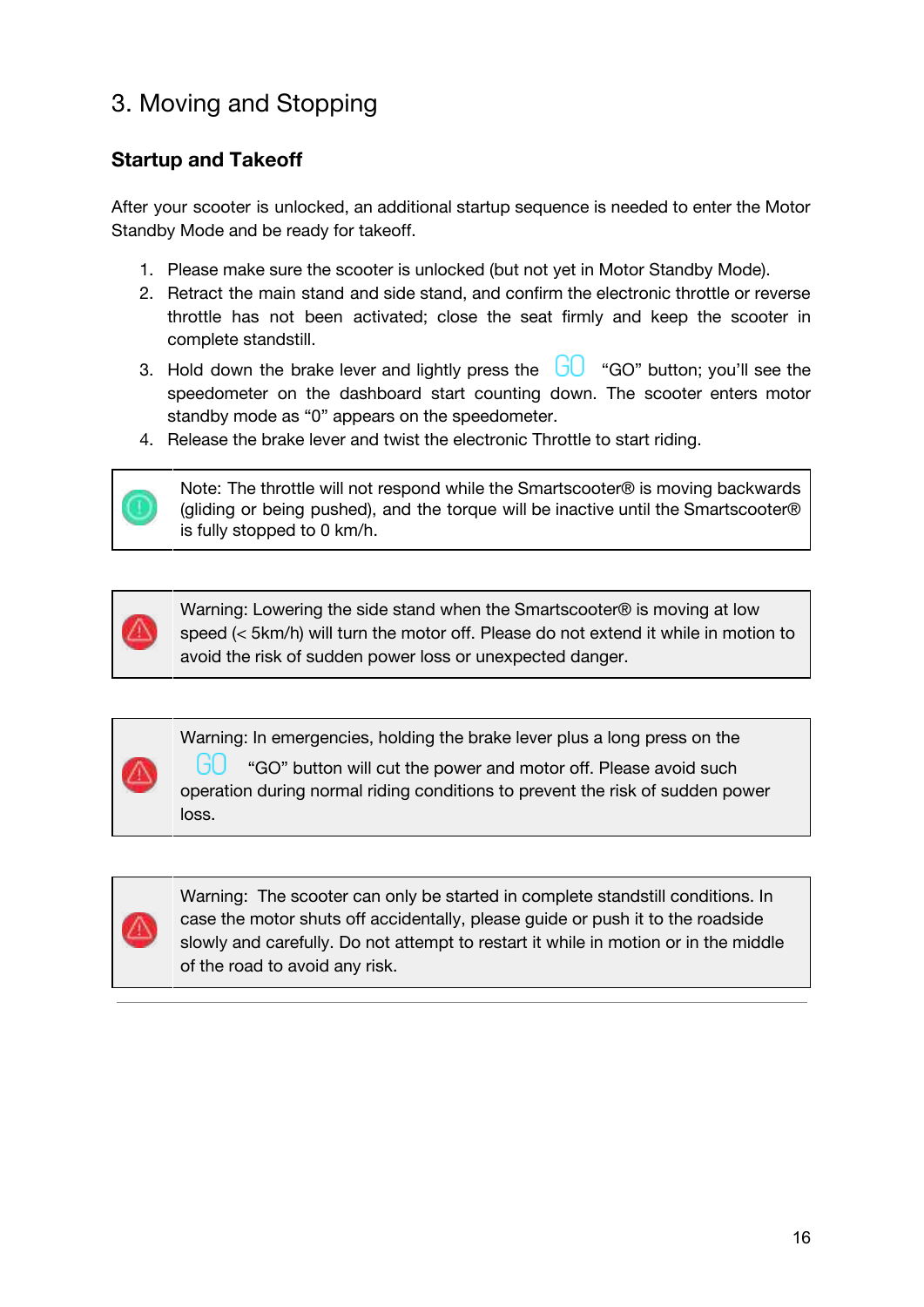## <span id="page-17-0"></span>**Regenerative Braking**

#### <span id="page-17-2"></span>**Figure 3-1: Regenerative braking button**

#### **Model with iQ System® Smart Keycard Model with mechanical key**

(\*1 when motor is off; \*2 when motor is on)



When you release throttle and let the Smartscooter<sup>®</sup> glide during riding, the regenerative braking function might be activated. It converts dynamic energy to electric energy, and puts the energy back into the Gogoro® battery.

- When regenerative braking is activated, the  $\blacksquare$  remaining battery power display on the dashboard will show an animation to inform you that the battery is charging.
- The power recovery rate can be adjusted or turned off through the Gogoro® App. When regenerative braking is activated, you will feel a braking force on the rear wheel. The higher the power recovery rate you set, the stronger the braking force.
- The brake light turns on when regenerative braking is activated.
- The system sets the intensity of regenerative braking based on the setting in the Gogoro® App, but also takes the current speed and remaining battery level into consideration, and makes minor adjustments accordingly.
- In some instances, e.g. the Gogoro® battery is nearly fully charged, regenerative braking will not be activated.

Note: You can turn on or turn off regenerative braking function by pressing the "Regen" button on the right hand side. (Please refer to 1. Before you hit the road)

#### <span id="page-17-1"></span>**Motor Shutoff and Locking Scooter**

- Slow the scooter to a complete standstill via the brake.
- Hold the brake lever and press the  $\overline{60}$  "GO" button or extend the side stand to shut the motor off; the speedometer display turns off and the electronic throttle stops to respond.
- Lower the side stand or main stand to park the scooter.
- Models with iQ System<sup>®</sup> Smart Keycard:
	- Turn the handlebar all the way to the left then put the iQ System® Smart Keycard on the reader. The headlight and tail light will flash with an audible tone, the handlebar locks and dashboard dims to confirm the locking command.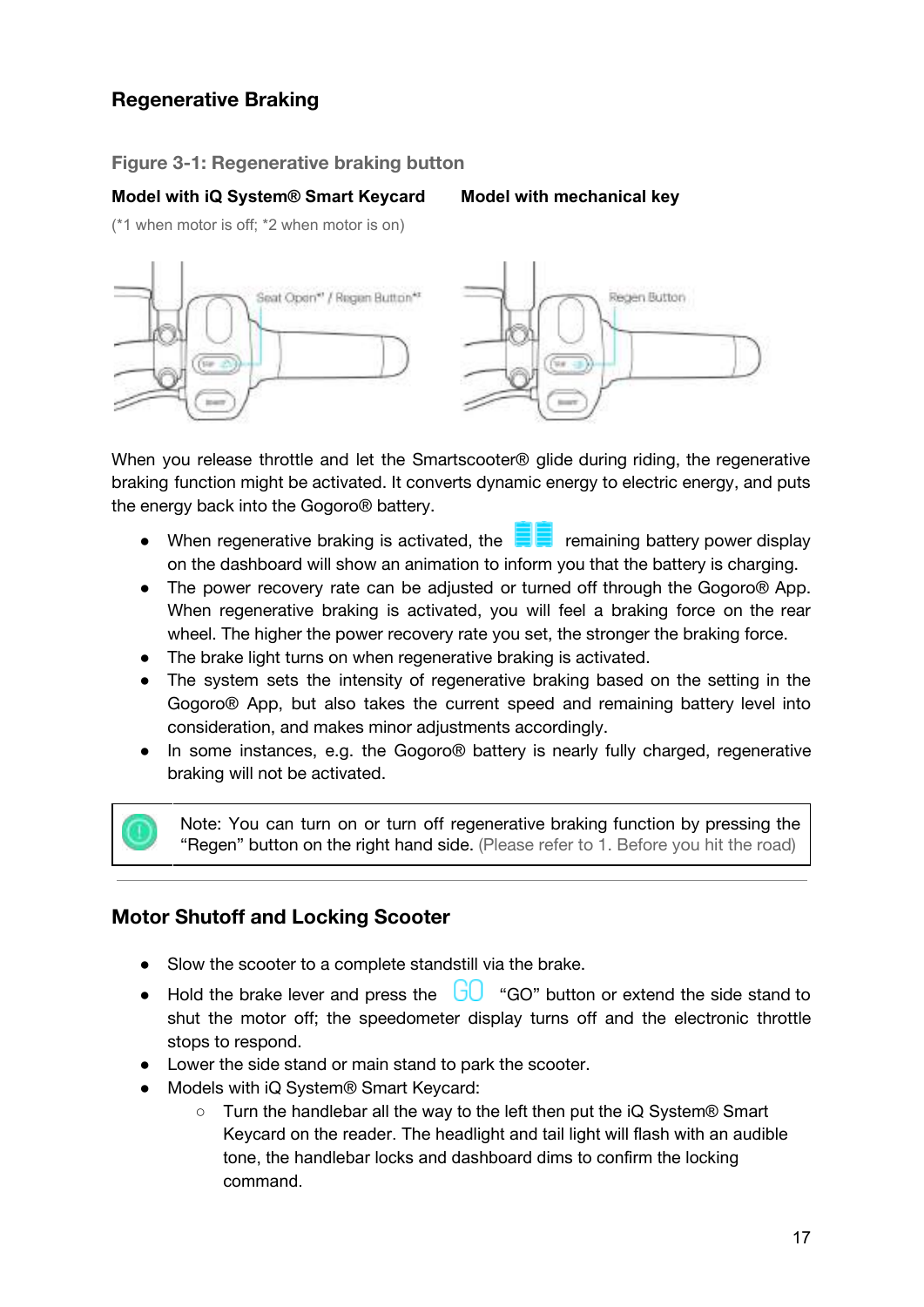

Note: (Models with iQ System® Smart Keycard) If no further operation is performed within three minutes after motor shut off, the Smartscooter® locks itself automatically.

- Models with mechanical key:
	- Turn the key to "OFF" position to cut system power.
	- Turn the handlebar all the way to the left, then press and turn the key counterclockwise to "LOCK" position, and the handle bar is locked now.



Note: (Models with mechanical key) If the battery level is very low, and no further operation is performed within three minutes after motor shut off, the Smartscooter® locks itself automatically. Please turn the key to "OFF" then turn it back to "ON" again to resume system power.

## <span id="page-18-0"></span>**Smart Mode**

- The Smart Mode dynamically tunes the scooter settings according to road conditions and rider preference for optimized safety and power efficiency.
- Pressing the Smart Mode button activates or deactivates the function.

## <span id="page-18-1"></span>**Low Energy Mode**

<span id="page-18-2"></span>**Figure 3-2: Dashboard display in Low Energy Mode**

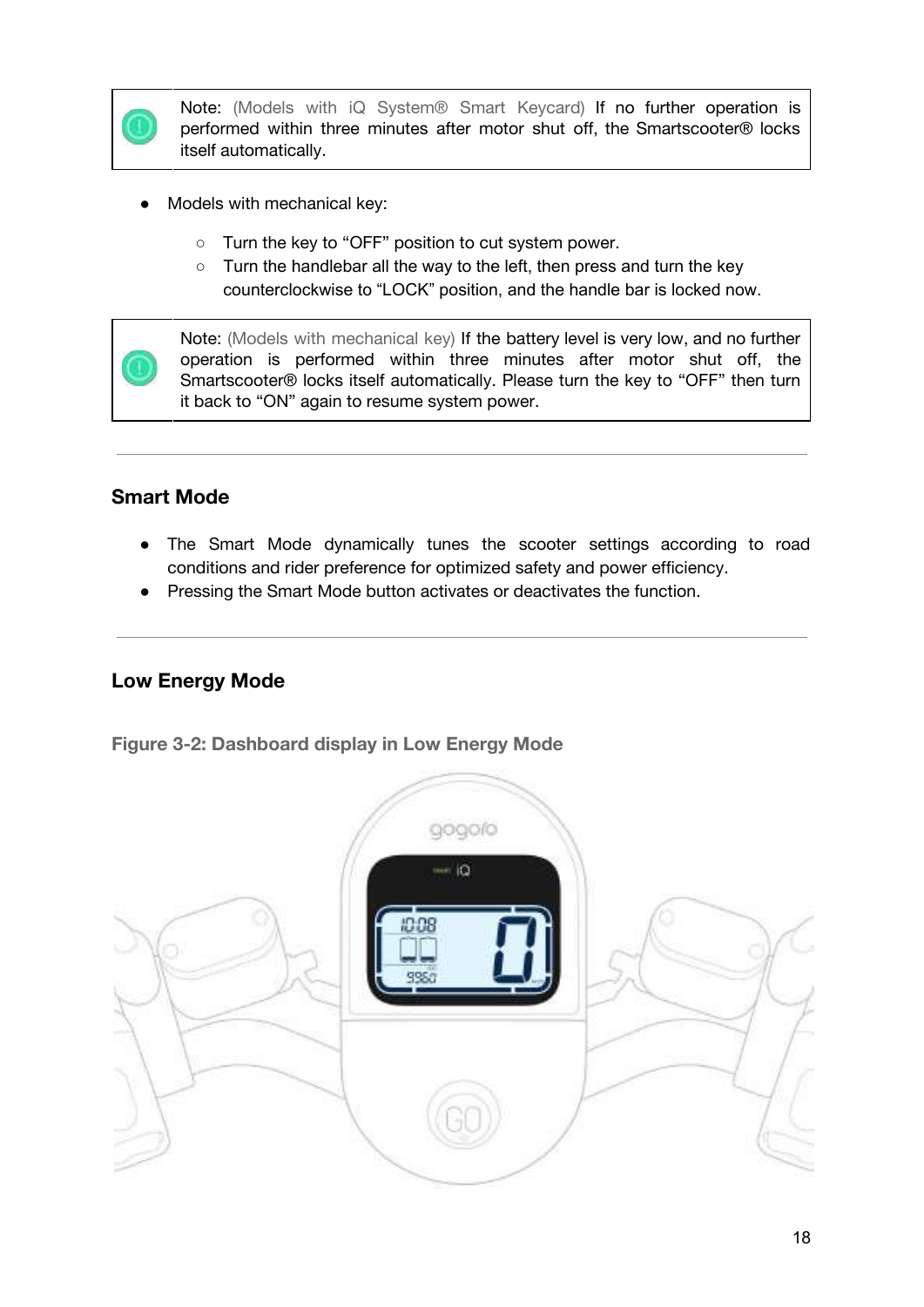- If you find there's only one bar flashing slowly, the battery level is low; it's advised to replace the batteries soon.
- If the last bar flashes quickly, the battery level is pretty low. The Smartscooter® will enter "Pre-crawl home mode", the speed of the scooter will be limited to save electricity, and a sound alert will beep every 20 seconds. It's advised to replace the batteries as soon as possible. If the Smartscooter®is under motor shutdown mode, it's advised to replace batteries within 24 hours or the next time the motor is turned on into standby mode (the earlier one).
- When the last bar disappears, the batteries have very few power remaining and the scooters enters "Crawl home mode" with the top speed limited to approx. 25 km/h, and a sound alert will beep every 20 seconds. The "RANGE" display on the dashboard appears as "------" without the mileage figure. At this point, the batteries can run out any time. Please replace the batteries immediately. If the Smartscooter®is under motor shutdown mode, please replace batteries within 24 hours or the next time the motor is turned on into standby mode (the earlier one).
- The scooter will regain its normal performance once the batteries are replaced.

Note: (Models with iQ System® Smart Keycard) When the last bar disappears and the Low Energy Mode is activated, the Smartscooter® enters hibernation mode once it is locked over 3 minutes and cannot be unlocked with the iQ

System® Smart Keycard. You need to long press the UU "GO" button to deactivate the hibernation mode. (Please refer to 2. Locking, Unlocking, Power On and Opening Trunk - Hibernation mode)

#### <span id="page-19-0"></span>**Overheat/Low Temperature Protection**

Under extreme circumstances, such as riding at high speed for a long time, or climbing up hills continuously, there is a possibility that the temperature of the batteries will rise. When the batteries are overheated, in order to protect the battery function and lifespan, the Overheat Protection will be activated, and the orange

System Overheat Warning symbol on the dashboard will light up. During Overheat Protection Mode, the system reduces power output automatically.

- Therefore, when the **U** System Overheat Warning symbol turns on, please exchange your batteries at a nearby GoStation® immediately. The system will revert to normal status and you can continue riding.
- The performance of the batteries is affected by the temperature, hence when the

weather is cold, Low Temperature Protection might be activated, the blue "Low temperature" icon lights up, and you might feel the power of Smartscooter® drops.

● Keep riding and wait for the temperature of the batteries rises, or exchange your batteries at a nearby GoStation®.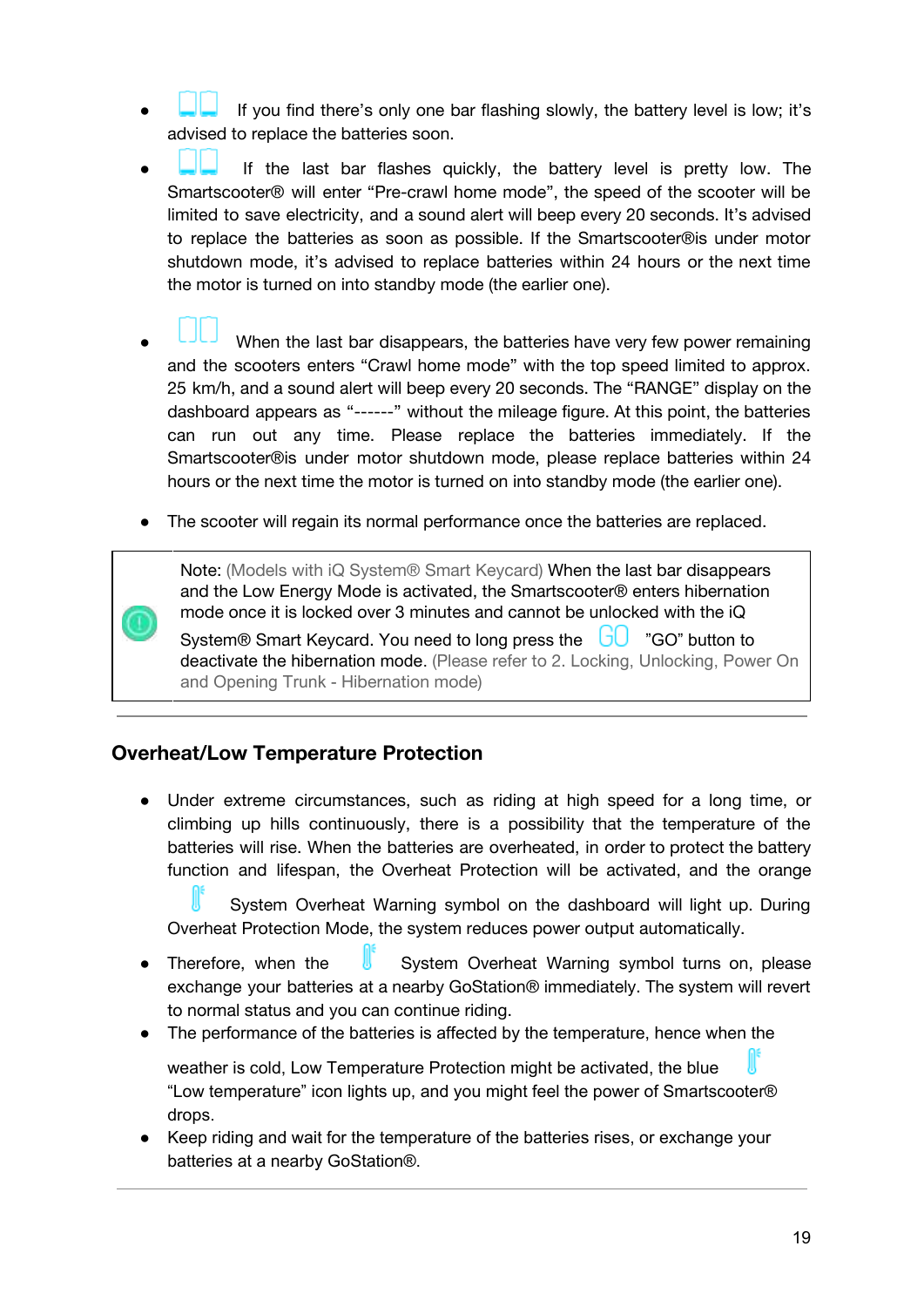## <span id="page-20-0"></span>**Fall Down Protection**

- If the Smartscooter® falls down when it's unlocked or while the motor is on, it will shut down and lock.
- Models with iQ System® Smart Keycard:
	- You will not be able to use iQ System® Smart Keycard to unlock the Smartscooter®.
	- Please confirm the vehicle is normal then long press the  $\Box$  "Seat open / Regen" button on the right handle, at the same time, put the iQ System® Smart Keycard on the reader to unlock the seat for accessing the storage compartment below.
	- Pull out the batteries, wait for 5 seconds, then insert the batteries back again.
		- Wait until the  $\mathbb{A}$  "Error Warning" icon turns off, you can use the iQ System® Smart Keycard as usual.
- Models with mechanical key:
	- Please turn the key to "OFF" then turn it back to "ON" again to resume system power.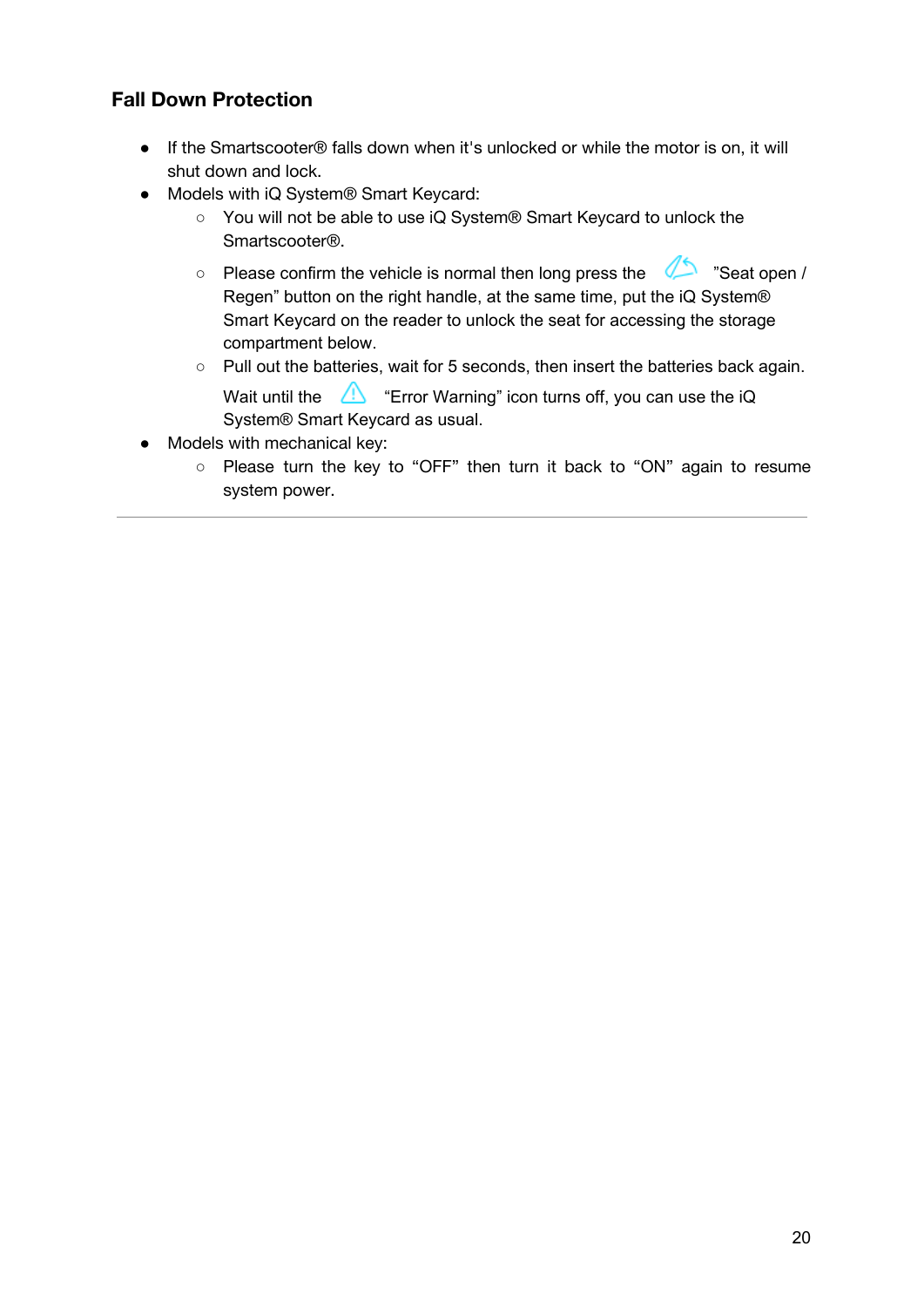## <span id="page-21-0"></span>4. Battery exchange

The unique battery exchange system of Smartscooter® relieves you from the lengthy recharging process and makes it convenient to have fully charged batteries.

## <span id="page-21-1"></span>**GoStation®**

- Through the Gogoro® App on your smartphone, you can find the locations of the nearest GoStation® in no time and quickly exchange your batteries.
- The touchscreen on each GoStation® provides information such as condition reports for your scooter, the weather, news and promotional offers. You can also locate nearby GoStations® to reserve batteries.



Note: the information on the touch screen might vary due to the legal regulations or device, and the information provided is only for user's convenience. Until further announcement by Gogoro, Gogoro is not responsible for the integrity, correctness or effectiveness of the information provided.

<span id="page-21-3"></span>**Figure 4-1: Exterior of GoStation®**



## <span id="page-21-2"></span>**Replacing batteries**

- 1. Park the scooter firmly beside a GoStation®. Extend the side stand, or hold the brake lever down and lightly press the  $\Box$  "GO" button, to shut off the motor.
- 2. Open the seat. Hold the handle of one of the Gogoro Network™ batteries to pull it out.
- 3. Insert the battery into an empty GoStation® slot and push it all the way until it's locked and you hear a confirmation sound.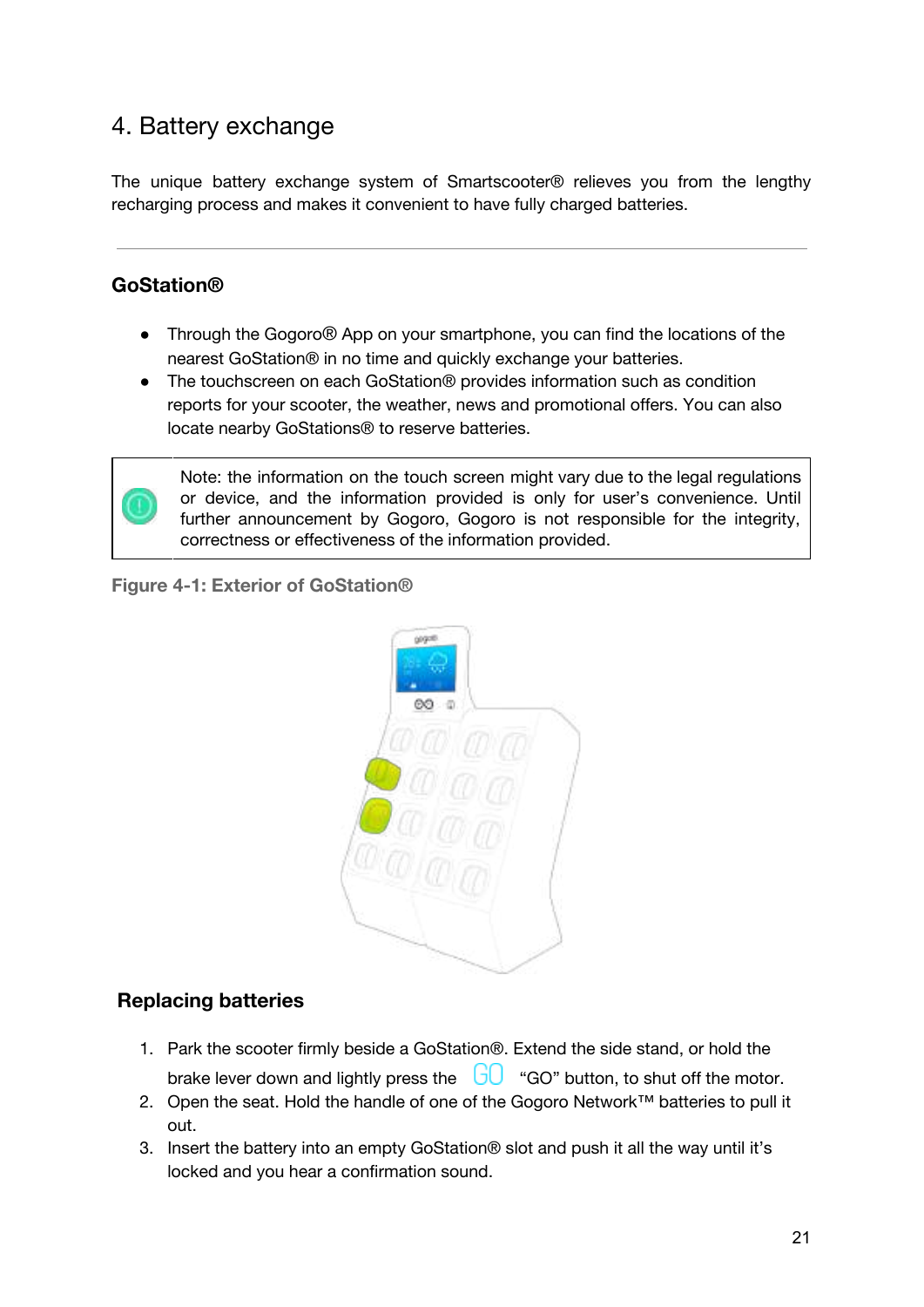- 4. When the screen says "Please insert your other battery" repeat the instructions in Step 2 and 3.
- 5. Two fresh batteries will pop out a few seconds after you successfully returned the drained ones.
- 6. Insert the fresh batteries into your scooter, put down the seat and wait for the

warning symbol to disappear; when it's done, unlock the scooter and you are ready to roll. (Please refer to 3. Moving and Stopping: Startup and Takeoff)



Note: Although GoStations® always choose and offer batteries with the highest power level at the time, they may not have been fully charged yet.





Warning: Popped-out batteries will protrude 30 cm from the GoStation® panel, so please keep the space 30 cm in front of GoStation® clear when you are waiting for fresh batteries. Make sure all vehicles, objects, personnel and children stay clear to avoid being hit by the batteries.

<span id="page-22-0"></span>**Figure 4-2: GoStation® safety area**



Note: Unless other terms are agreed, all Gogoro Network™ batteries are Gogoro company properties provided to Smartscooter® owners. Sensors and recording features of the batteries keep track of usage automatically, and use NFC function to collect and transfer data. In case any anomaly or safety concern is found and can be traced back to improper handling by a particular user, Gogoro reserves the right to claim appropriate damage compensation.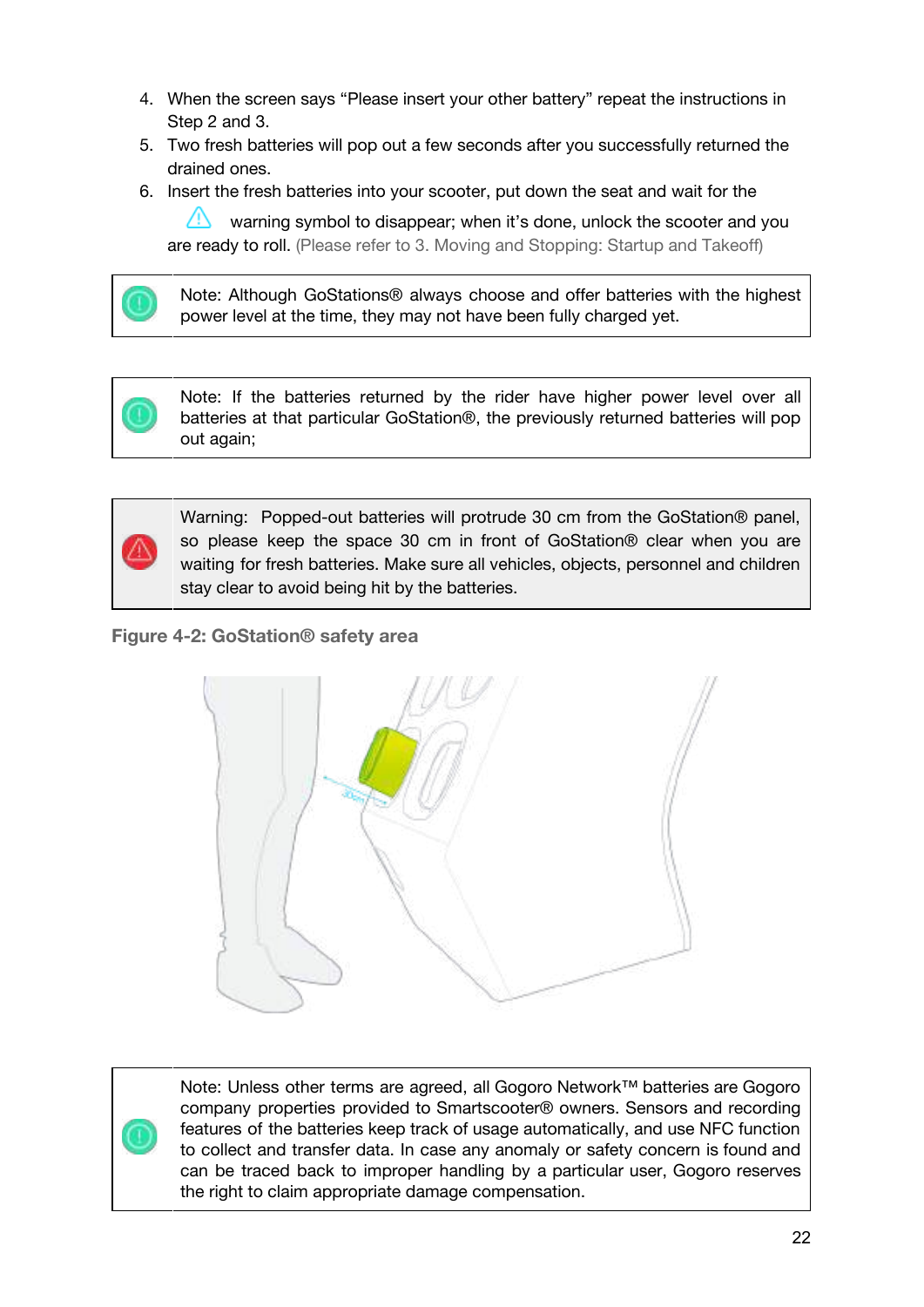Note: Gogoro<sup>®</sup> Batteries information Date of manufacturing: See the handle or the bottom of the battery Manufacturer: Gogoro Taiwan Limited Address: 33, Dinghu Rd., Guishan Dist., Taoyuan City, Taiwan 33378 Tel:03-273-0900

Warning: High-capacity Gogoro Network™ batteries may cause risk of fire or electric shock if not properly handled. To ensure the safety of owners, riders and other personnel, please take extra care when using Gogoro Network™ batteries: • It's strictly forbidden to use the batteries in any way not approved by Gogoro. ● Each Gogoro<sup>®</sup> battery weighs more than 9 kg. Please handle with care. ● Gogoro® batteries may become hot after a certain period of use. Please pay attention when replacing them. ● Make sure the Orientation-Agnostic Connector on each battery is clean and unobstructed. It's strictly prohibited to short-circuit the connector with metal objects. ● DO NOT dispose of Gogoro<sup>®</sup> batteries in fire, heat or water, and DO NOT drop, strike or attempt to disassemble or destroy them. ● DO NOT attempt to dismantle the batteries, or to alter their shape and/or structure. ● DO NOT attempt to discharge the batteries yourself. ● DO NOT use any solvent or chemical agent on Gogoro Network™ batteries. ● In cases when an anomaly, suo®o Network™ battery, please stop using your scooter, shut off the motor and lock it immediately, and contact Gogoro Service Center at 0800-365-996 for assistance.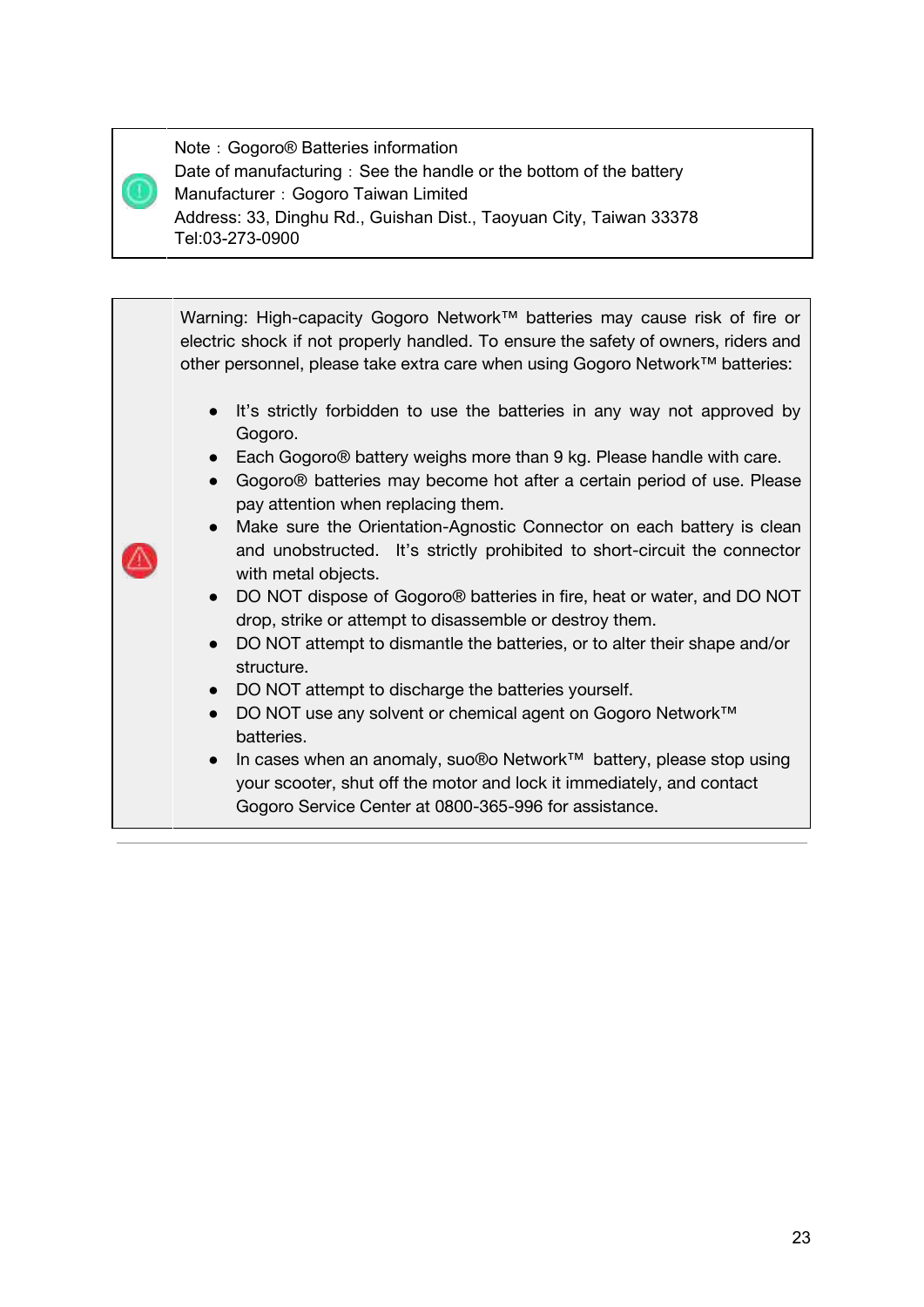# <span id="page-24-0"></span>5. Smartphone Application and Personalisation

Smartscooter® is capable of communicating with the owner's smartphone via Bluetooth. The Gogoro® App not only allows on-board systems to notify the owner of important information, but also offers the owner with options to personalize the scooter or inquire about its condition.

## <span id="page-24-1"></span>**Downloading and Installing the Gogoro® App**

- The Gogoro® App is available for iOS and Android platforms. Please check your smartphone for its specification.
- iOS platform: Requires iOS 10.0 or later. Please download from Gogoro official site or Apple iOS App Store.
- Android platform: Requires Android 6.0 or later. Please download from Gogoro official site or Google Play App Store.
- Best for screens of sizes from 3.5 to 5.0 inches and resolutions from 720p to 1080p.



Note: Gogoro does not guarantee that every brand or model of smartphone can download and execute Gogoro® App properly. You can find a list of all smartphone models that Gogoro has tested in Gogoro official website [\(http://www.gogoro.com/en/faq](http://www.gogoro.com/en/faq)).

Note: Functions of the Gogoro® App are subject to change with subsequent updates, models or upgrades of Smartscooter®, and the latest version prevails.

## <span id="page-24-2"></span>**Pairing Your Phone with Smartscooter®**

- 1. After installing Gogoro® App successfully, open it and log in with your account credentials following the on-screen instructions.
- 2. If you have more than one Smartscooter® in your account, select one from the menu to pair with your phone.
- 3. Follow the on-screen instructions to find the Bluetooth setting on your smart phone.
- 4. Unlock your Smartscooter® with iQ System® Smart Keycard.
- 5. Hold the **SMART** button on the right handlebar until the  $\overline{Q}$  "iQ System® Quick Link" symbol flashes; the system will scan for nearby smartphones that can be paired.
- 6. After pairing is completed a connection with your smartphone establishes automatically every time the scooter is unlocked. When a connection with your smartphone is active, the  $\sqrt{\phantom{a}}$  "iQ System® Quick Link" symbol lights up fully. The icon dims down when the smart phone is disconnected from the scooter.



Note: A Smartscooter® can pair with only one smartphone at a time; please repeat the pairing process if you're using another phone.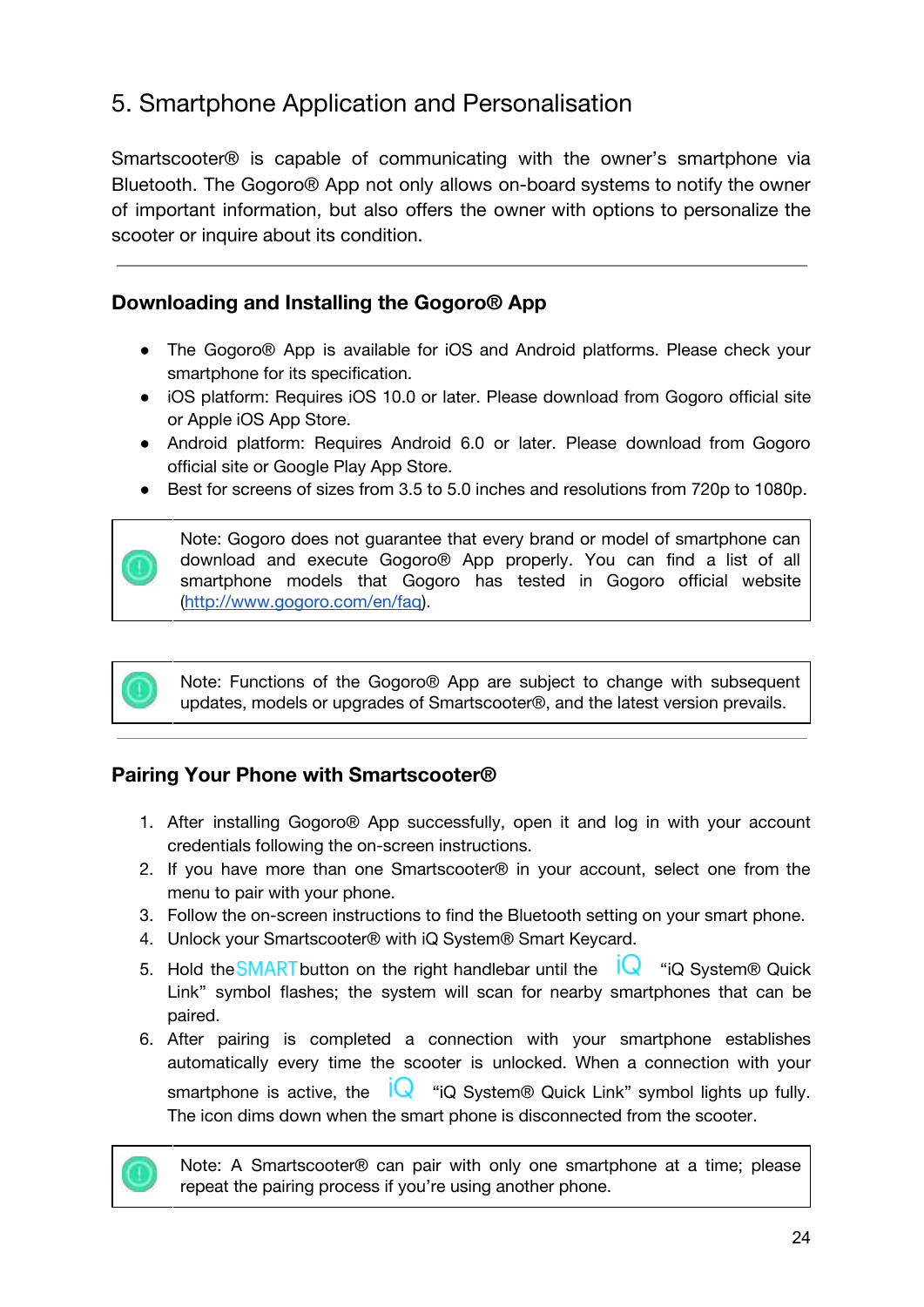

Note: The Gogoro® App transmits data via the Internet occasionally and service charges may apply.

## <span id="page-25-0"></span>**Introduction to Gogoro® App**

#### <span id="page-25-1"></span>**Figure 5-1: The Gogoro® App interface**

(The actual content might be different due to model or version changes)



- Information Hub: the upper part of the main screen is the push notification area where news, offers and event messages from Gogoro cloud service are displayed.
- Smart Card: the lower part of the main screen accommodates pop-up Smart Cards that remind the owner of condition and usage information of the scooter. The information includes the battery level, regular service reminders, detected irregularities or malfunctions, last parking place and new achievement badges received.
- 功能列:主畫面下方可選擇「儀表板」、「首頁」、「地圖」等功能。
	- 點選「首頁」,可回到主畫面。
	- 點選「地圖」,可結合智慧型手機之 GPS 定位功能,以尋找附近可用的 GoStation® 電池交換站。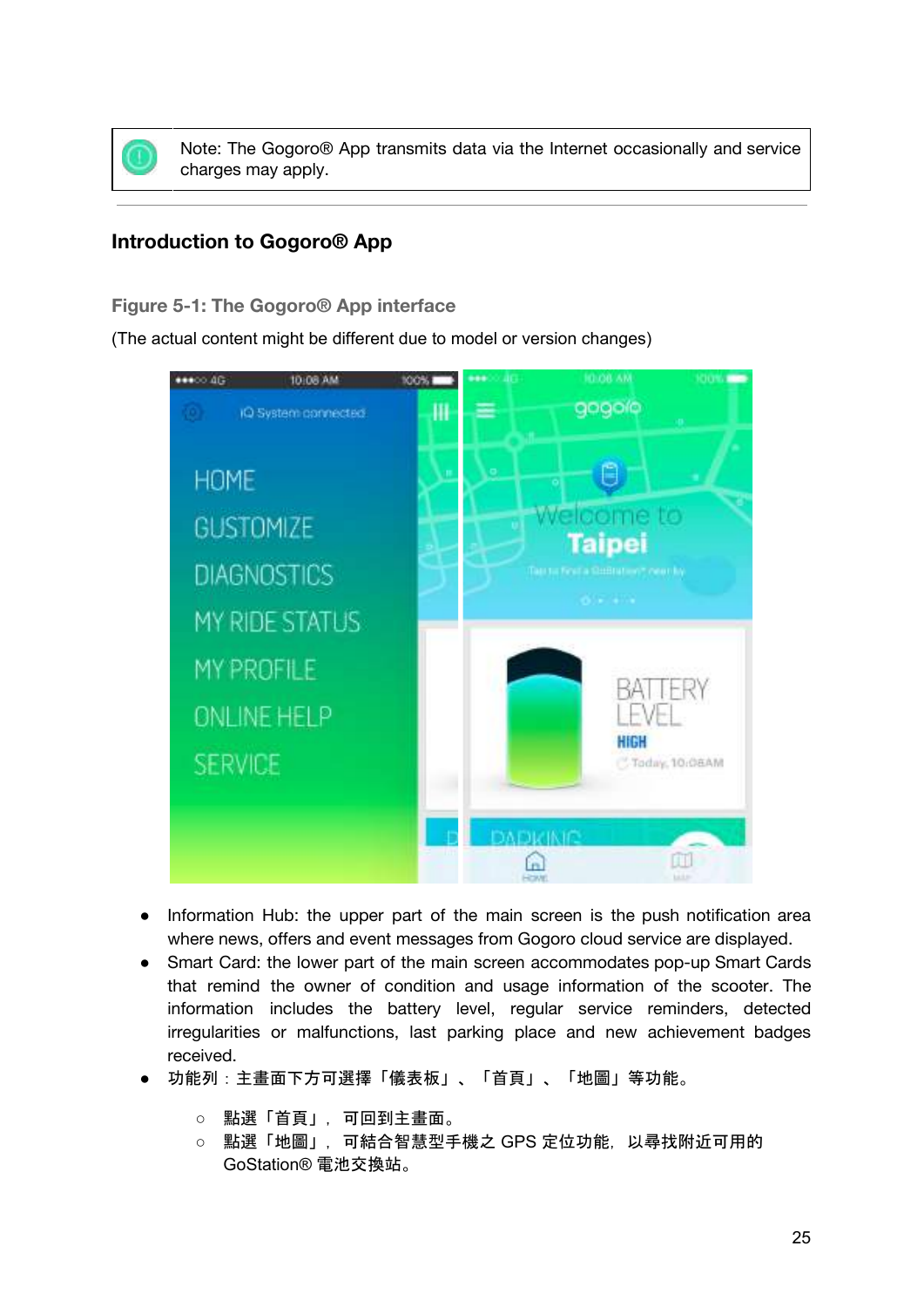- Menu: Click the upper-left corner  $\Box$  to open the main menu for the following commands: Settings, Home, GoStations, Customize, Diagnostics My Ride Status, and My Profile.
- Settings: Click the icon on the upper-left corner  $\mathbb{Q}^3$  to find the Settings command. This command configures Gogoro® App functions such as toggling system notifications on/off, Bluetooth pairing, pair with another Smartscooter®, account name/password change and version information.
- Customize: Allows the owner to personalize various settings of the scooter, including sounds, lights and power regeneration levels, among others.

Note: The actual content might be different due to vehicle model or version changes.

- Diagnostics: Checks and displays health status of major on-board systems. In case of any irregularity, click the related system symbol to locate nearby Gogoro Service Centers for further inspection and services.
- My Ride Status: Displays records of the last 12 trips, including average speeds, mileages, battery exchange frequency, remaining battery level, number of accumulated battery exchanges, last parking place and remaining mileage until the next regular service.
- My Profile: Displays owner's account information and "Badge wall".
- Online Help: Frequently asked questions.
- Service: Service reservation.



Note: The Gogoro® App can still configure some functions even it's not connected with the scooter. The modified configuration is sent to the Gogoro cloud server when your smartphone is connected to the Internet, and the new configuration will be delivered to your scooter next time you replace batteries.

Note: Functions of the Gogoro® App are subject to change with subsequent updates, models or upgrades of Smartscooter®, and the latest version prevails.



Note: The information on the information hub might vary due to the legal regulations or device, and the information provided is only for user's convenience. Until further announcement by Gogoro, Gogoro is not responsible for the integrity, correctness or effectiveness of the information provided.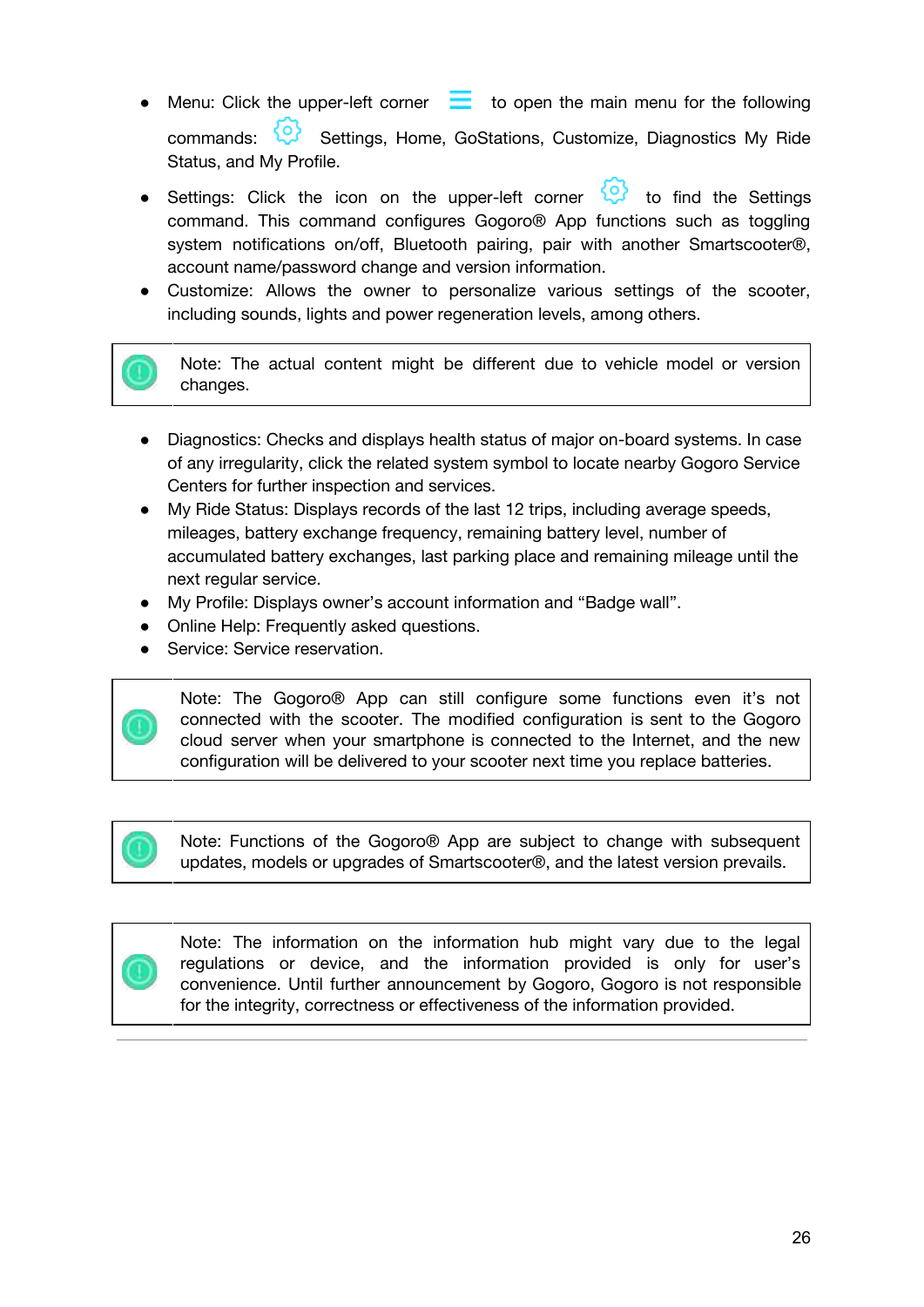# <span id="page-27-0"></span>6. Maintenance

Proper service and maintenance ensure durability, reliability and safety of your Smartscooter®. It's recommended to take care of your scooter by following the instructions below.

## <span id="page-27-1"></span>**Check the Following Before Your Ride**

- Make sure the tire pressure is within normal range; for single rider, the pressure is 33 psi for the front wheel and 40 psi for the rear.
- If the tire surface has any cracks, damage, excessive abrasion, object punctures or attachments.
- If the tire treads have enough depth above 0.8mm.
- If the tension of the chain is proper, or any cleaning or lubrication is needed.
- If the suspension or powertrain is leaking or has exterior anomaly.
- The cooling air intake is clean and unobstructed.
- No warning symbol on the dashboard is lit after the scooter is unlocked.
- If the batteries still have sufficient power for your trip.
- If switches and buttons on the left and right handles are working normally.
- If headlight, braking light and indicator lights and horn are working normally.
- Mirrors are clean and set to appropriate angles.
- If the braking fluid level is appropriate, the entire braking system is working normally.
- If the electronic throttle and reverse throttle are working normally.
- Other items required by local regulations.



Note: In case of any abnormality or uncertainty, please contact the Gogoro Service Center at 0800-365-996.

## <span id="page-27-2"></span>**Daily Cleaning and Maintenance**

- 請務必於每 30 天內至少交換一次電池,若您預計將超過 30 天不使用車輛,可至 Gogoro 直營服務中心暫停您的能源服務合約,並將車上之備用電池接頭拔除。您可自 行拔除備用電池接頭,或委由 Gogoro 工程師到府代為執行,詳情及衍生費用請洽詢 Gogoro 服務中心。
- If possible, park your vehicle indoors in dry, shaded and cool places. This will slow down the normal wear and tear of the scooter caused by the sun and rain.
- Please use soft cloths, sponges or soft brushes along with tap water and mild detergent to clean the exterior.
- Avoid cleaning with powerful water jet to prevent excessive humidity from entering and damaging the interior.
- 為保持鏈條表現及騎乘舒適性, 建議每 500 公里或在洗車、大雨、涉水後, 使用油封 鏈條專用油將鏈條上油潤滑。



Warning: 自行拔除備用電池接頭方法不當, 因而造成之故障及損傷, 屬於使用者人 為疏失,不在保固範圍內。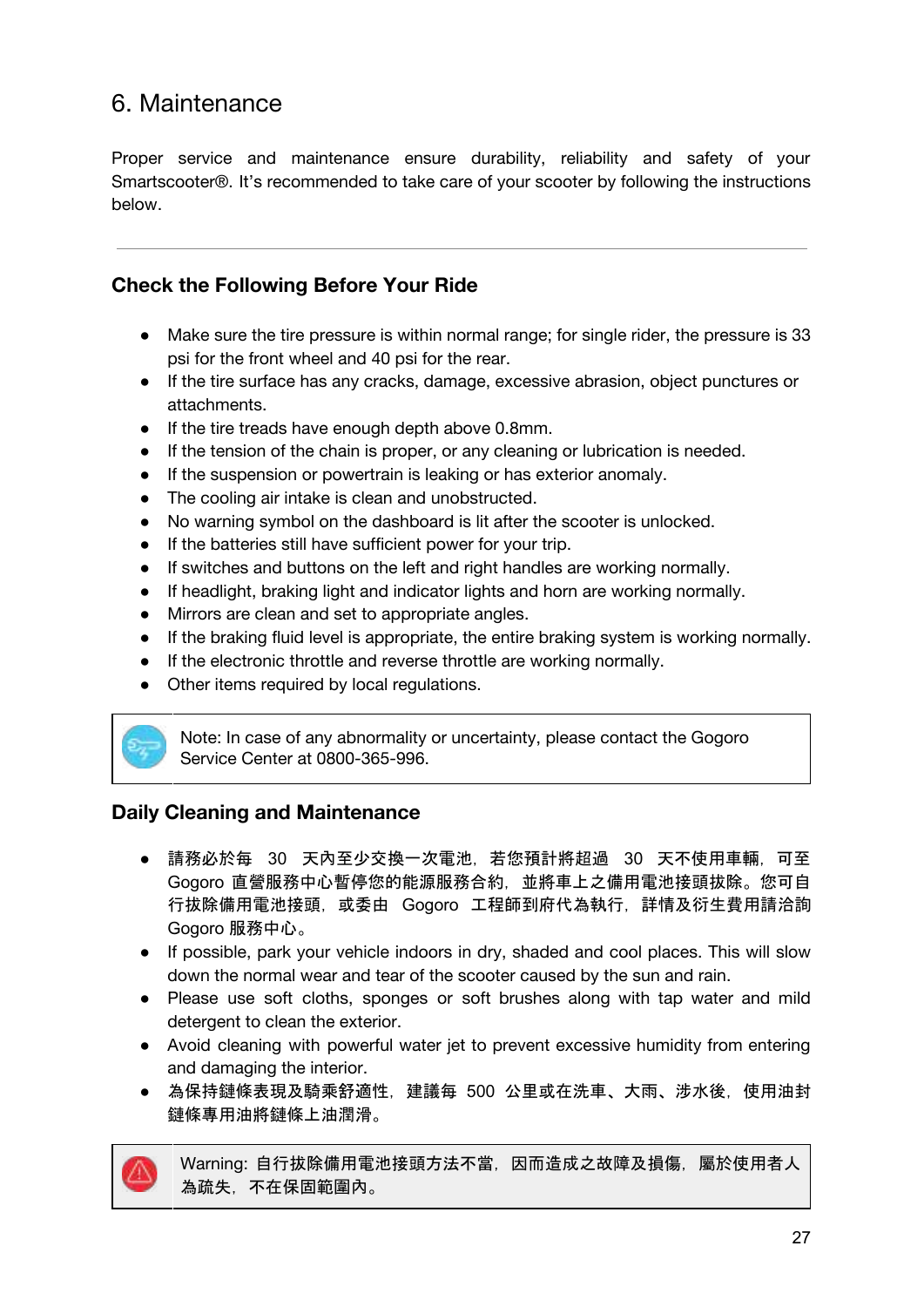

Warning: 若因 30 天以上未交換電池, 或長時間未將電池置於車內, 導致備用電池 過度放電而損壞者,屬於使用者人為疏失,不在保固範圍內。



Warning: Do not use any kind of organic solvent, strong detergent, acidic or alkaline cleaning agent, abrasives, scouring pads, steel wool, metal brushes or sand paper to clean the vehicle, to avoid damaging the exterior surface.



Warning: Do not use any kind of wax or polishing agent on matte or non-glossy surface, no matter what material it is, and do not wipe or rub strongly, to avoid damaging the exterior surface.



Warning: Do not use any detergent or wax on brake system, to avoid damaging the brake and cause danger.



Warning: 鏈條潤滑請使用油封鏈條適用的鏈條油,建議使用含噴頭之樣式。切勿使 用任何形式之溶劑,清潔劑,除鏽劑或非油封鏈條專用油(如汽油、酸 / 鹼性清潔 劑、甲苯、丙酮、WD40...)。



Warning: 鏈條潤滑作業過程中請確保車輛保持電源關閉、鎖定狀態。

## <span id="page-28-0"></span>**Regular Service and Maintenance**

- Newly delivered Smartscooter® should return to a Gogoro service center for its first inspection after 1,000 kilometers or 2 months.
- It's recommended to bring your Smartscooter<sup>®</sup> back to a Gogoro service center for regular inspection and maintenance every 3,000 kilometers or every six months.
- Owners will be notified of regular maintenance time by the Gogoro® App.
- If the owner does not return for regular services as recommended, Gogoro reserves the right to refuse fulfilling warranty obligations.
- All service and maintenance must be performed in authorized Gogoro service center using genuine Gogoro parts and components.
- If the owner sends their Smartscooter<sup>®</sup> to any unauthorized workshop for maintenance or uses any parts that are not genuine, Gogoro reserves the right to refuse fulfilling warranty obligations.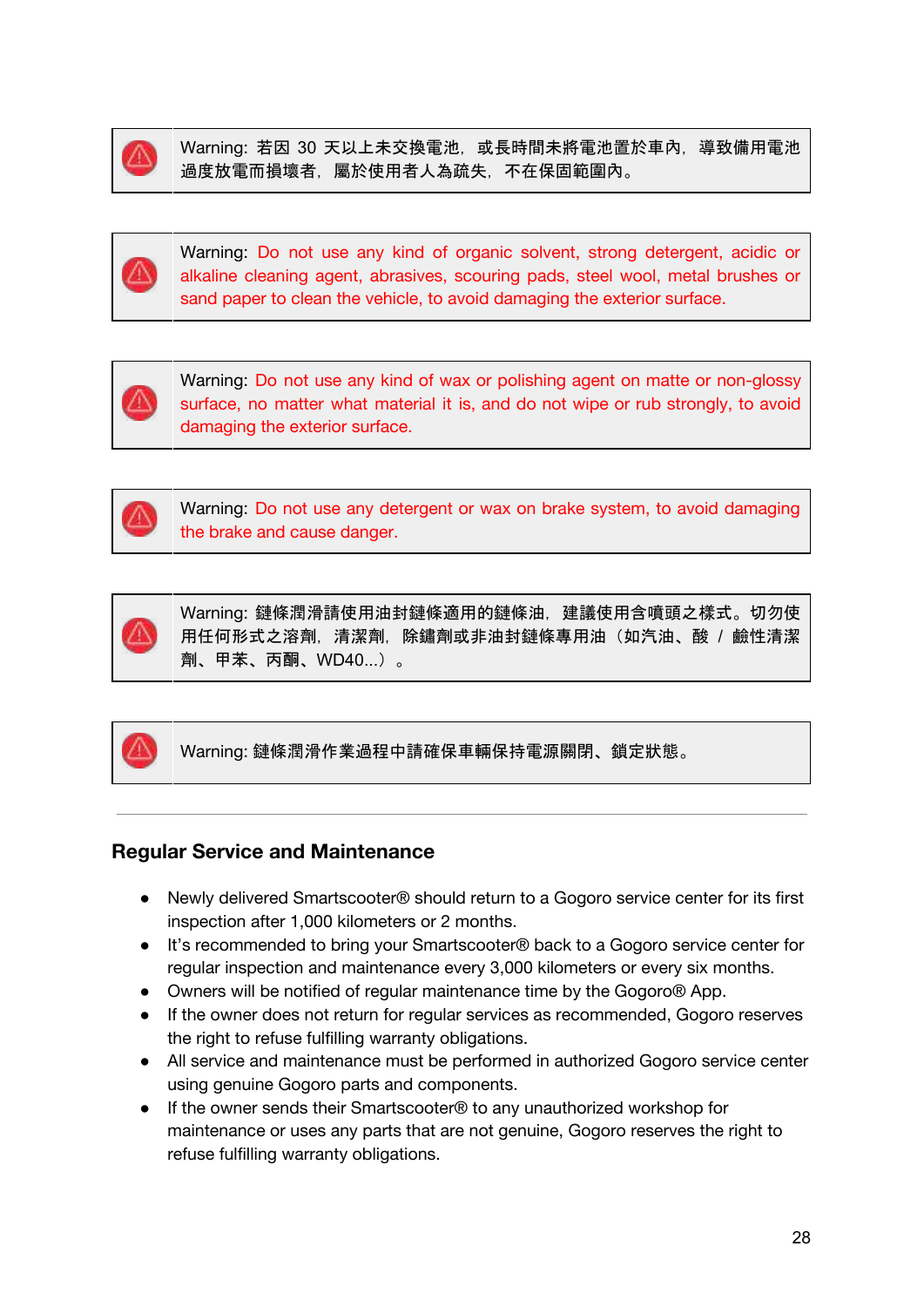<span id="page-29-0"></span>第 1,000 公里或第 2 個月, 進行首次回廠檢查保養。 每 3,000 公里或每 6 個月(以先到者為準),定期回廠檢查保養。

|               |                 |     |     |     |     |     |              | $C:$ 檢查      | R:更換 |              | A:調整         |     | L:潤滑 |
|---------------|-----------------|-----|-----|-----|-----|-----|--------------|--------------|------|--------------|--------------|-----|------|
| 保養里程 (單位:千公里) | 1               | 4   | 7   | 10  | 13  | 16  | 19           | 22           | 25   | 28           | 31           | 34  | 37   |
| 各功能作動檢查       | C               | C   | C   | C   | C   | C   | $\mathsf{C}$ | C            | C    | C            | C            | C   | C    |
| 各功能作動潤滑       |                 | L   |     |     |     |     |              |              | L    |              |              |     |      |
| 煞車油檢測 / 更換    | C               | C   | C   | C   | C   | C   | R            | C            | C    | C            | C            | C   | R    |
| 齒輪油更換         | R               |     |     | R   |     |     | R            |              |      | R            |              |     | R    |
| 冷卻系統檢查 / 補充   | C               | C   | C   | C   | C   | C   | $\mathsf{C}$ | $\mathsf{C}$ | C    | $\mathsf{C}$ | $\mathsf{C}$ | C   | C    |
| 鏈條保養          | L/A             | L/A | L/A | L/A | L/A | L/A | L/A          | L/A          | L/A  | L/A          | L/A          | L/A | L/A  |
|               | 檢查、清潔、潤滑或必要時更換。 |     |     |     |     |     |              |              |      |              |              |     |      |

C:檢查 R:更換 A:調整 L:潤滑

| 保養時間 (單位:月) | 2   | 6               | 12  | 18  | 24  | 30  | 36  | 42  | 48  | 54  | 60  | 66  | 72  |
|-------------|-----|-----------------|-----|-----|-----|-----|-----|-----|-----|-----|-----|-----|-----|
| 各功能作動檢查     | C   | C               | C   | C   | C   | C   | C   | C   | C   | C   | C   | C   | C   |
| 各功能作動潤滑     | L   |                 |     |     |     |     |     |     |     |     | L   | L   |     |
| 煞車油檢查 / 更換  | C   | C               | C   | C   | R   | C   | C   | C   | R   | C   | C   | C   | R   |
| 齒輪油更換       | R   |                 | R   |     | R   |     | R   |     | R   |     | R   |     | R   |
| 冷卻系統檢查 / 補充 | C   | C               | C   | C   | C   | C   | C   | C   | C   | C   | C   | C   | C   |
| 鏈條保養'       | L/A | L/A             | L/A | L/A | L/A | L/A | L/A | L/A | L/A | L/A | L/A | L/A | L/A |
|             |     | 檢查、清潔、潤滑或必要時更換。 |     |     |     |     |     |     |     |     |     |     |     |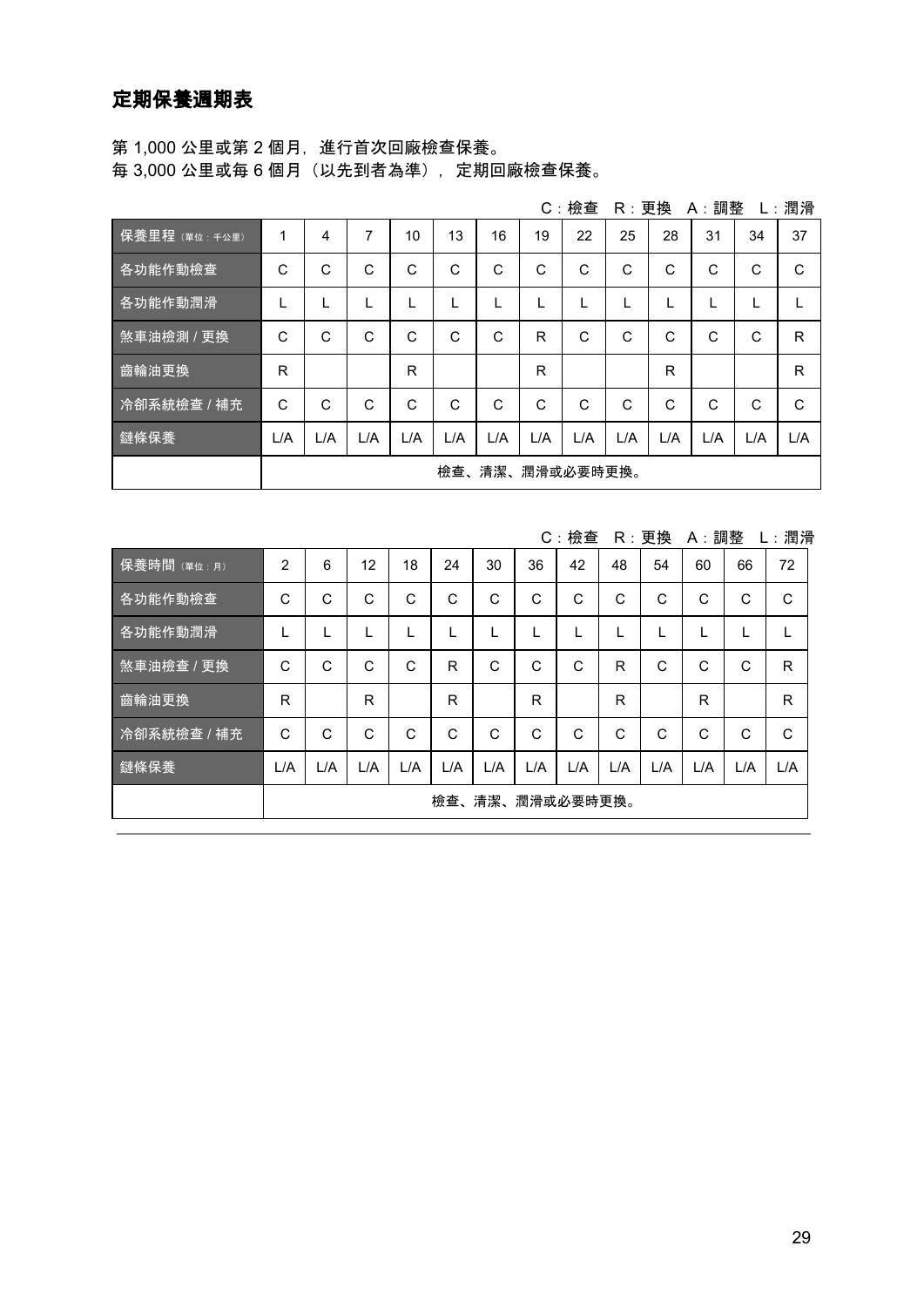# <span id="page-30-0"></span>8. Product Specification Sheet

# <span id="page-30-1"></span>**Model**:**Gogoro 3, Gogoro 3 Plus**

| Model                                              | Gogoro 3                                   | Gogoro 3 Plus                                              |  |  |
|----------------------------------------------------|--------------------------------------------|------------------------------------------------------------|--|--|
| Exterior                                           |                                            |                                                            |  |  |
| Color option                                       | Simple Grey, Sky Blue, Berry<br>Red        | Lemon Sorbet, Mochaccino,<br>Blueberry Mousse, Simple Grey |  |  |
| Chassis color                                      | <b>Black</b>                               | <b>Black</b>                                               |  |  |
| F/R Suspension color                               | <b>Black</b>                               | <b>Black</b>                                               |  |  |
| Aluminum rim color                                 | Silver                                     | Silver                                                     |  |  |
| Handle bar switch                                  | Mechanical switch                          | Mechanical switch                                          |  |  |
| Dashboard                                          | Single color LCD display with<br>backlight | Single color LCD display with<br>backlight                 |  |  |
| Mainstand                                          |                                            |                                                            |  |  |
| Kickstand                                          | Steel tube Kickstand                       | Steel tube Kickstand                                       |  |  |
| Step bar                                           | <b>Fixed Step Bar</b>                      | <b>Fixed Step Bar</b>                                      |  |  |
| Side stand / Step bar color                        | Black / Black                              | Black / Black                                              |  |  |
| Changeable faceplate                               | Not provided                               | Not provided                                               |  |  |
| Changeable sideplate                               | Not provided                               | Not provided                                               |  |  |
| Front hook                                         | Fixed hook                                 | Fixed hook                                                 |  |  |
| Upgrades                                           |                                            |                                                            |  |  |
|                                                    | Cup Holder                                 | Cup Holder                                                 |  |  |
| <b>Dimension</b>                                   |                                            |                                                            |  |  |
| Length x width x height (not<br>including mirrors) | 1,850 x 675 x 1,105 mm                     | 1,850 x 675 x 1,105 mm                                     |  |  |
| Wheel base                                         | 1,298 mm                                   | 1,298 mm                                                   |  |  |
| Seat height                                        | 770 mm                                     | 770 mm                                                     |  |  |
| Weight                                             | 97 kg                                      | 97 kg                                                      |  |  |
| Weight (with 2 Batteries)                          | 115 kg                                     | 115 kg                                                     |  |  |
| Trunk size                                         | 26.5L                                      | 26.5L                                                      |  |  |
| Performance                                        |                                            |                                                            |  |  |
| Max. power output                                  | 6.0 kW @ 3,000 rpm                         | 6.2 kW @ 3,000 rpm                                         |  |  |
| Max. horsepower                                    | 8.04 hp @ 3,000 rpm                        | 8.31 hp @ 3,000 rpm                                        |  |  |
| Max. torque (Motor / Wheel)                        | 22 / 180 Nm @ 0-2,500 rpm                  | 23 / 188 Nm @ 0-2,500 rpm                                  |  |  |
| Max. speed*                                        | 82 km/h                                    | 86 km/h                                                    |  |  |
| Acceleration (0~50 km/h)                           | 4.9 Sec                                    | 4.7 Sec                                                    |  |  |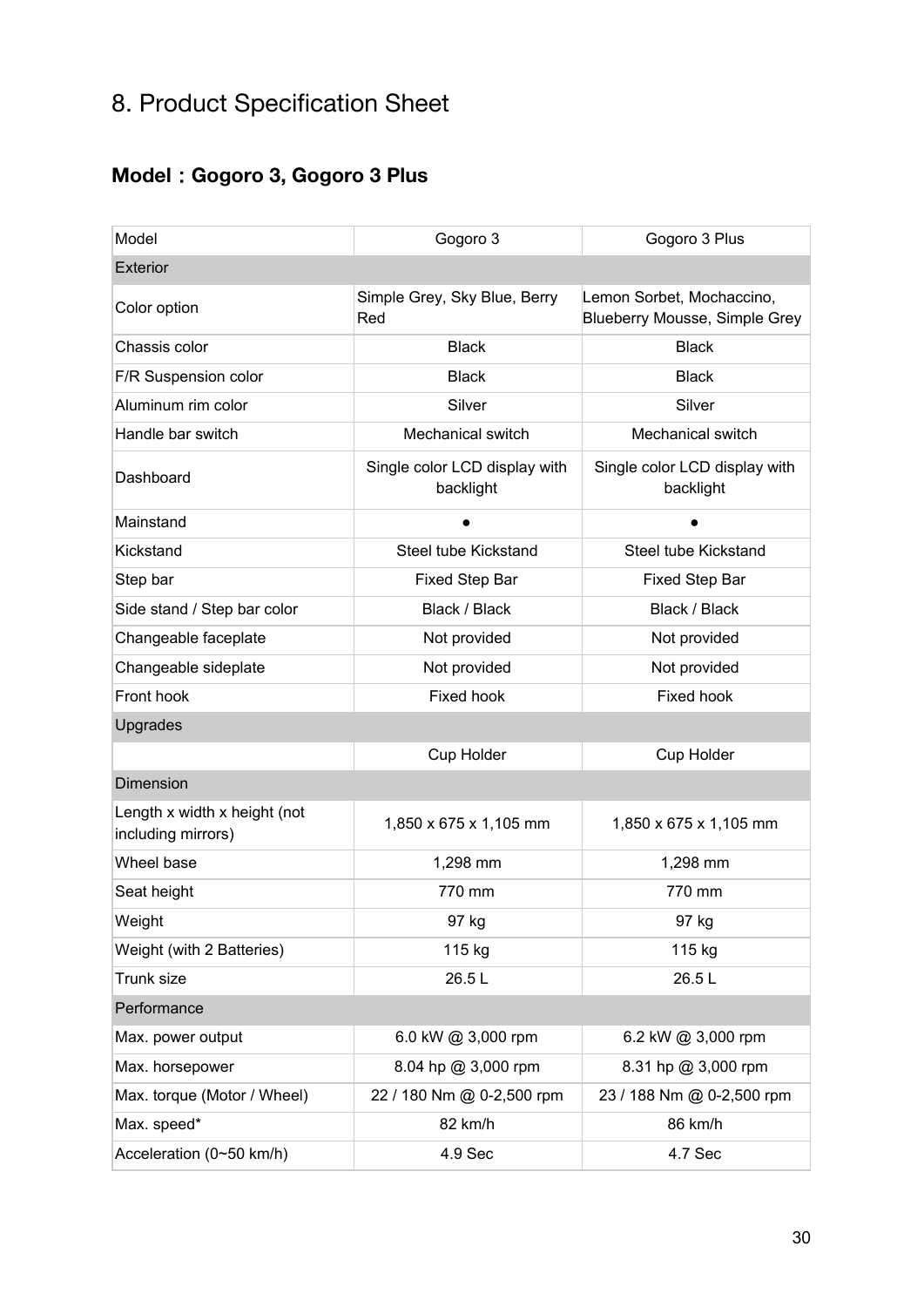| Hill climb ability*                                | 30% (17°): 30 km/h<br>20% (11°): 40 km/h<br>10% (6°): 60 km/h                                                                          | 30% (17°): 30 km/h<br>20% (11°): 40 km/h<br>10% (6°): 60 km/h                                                                          |  |  |  |  |
|----------------------------------------------------|----------------------------------------------------------------------------------------------------------------------------------------|----------------------------------------------------------------------------------------------------------------------------------------|--|--|--|--|
| Max. lean angle (without<br>mainstand)             | Left: $40^\circ$<br>Right: 42°                                                                                                         | Left: $40^\circ$<br>Right: 42°                                                                                                         |  |  |  |  |
| Max. riding range per battery<br>swap (@ 40 km/h)* | Approx. 110 km                                                                                                                         | Approx. 110 km                                                                                                                         |  |  |  |  |
| Max. riding range per battery<br>swap (@ 30 km/h)* | Approx. 150 km                                                                                                                         | Approx. 150 km                                                                                                                         |  |  |  |  |
| <b>Drivetrain</b>                                  |                                                                                                                                        |                                                                                                                                        |  |  |  |  |
|                                                    | Electronic throttle                                                                                                                    | Electronic throttle                                                                                                                    |  |  |  |  |
|                                                    | Smart mode / Normal mode                                                                                                               | Smart mode / Normal mode                                                                                                               |  |  |  |  |
|                                                    | Orientation-agnostic connector                                                                                                         | Orientation-agnostic connector                                                                                                         |  |  |  |  |
|                                                    | G2L Motor - Liquid cooled<br>permanent magnet<br>synchronous motor                                                                     | G2L Motor - Liquid cooled<br>permanent magnet<br>synchronous motor                                                                     |  |  |  |  |
|                                                    | Liquid cooled MOSFET<br>controller                                                                                                     | Liquid cooled MOSFET<br>controller                                                                                                     |  |  |  |  |
|                                                    | Liquid cooled system                                                                                                                   | Liquid cooled system                                                                                                                   |  |  |  |  |
|                                                    | Integrated gearbox                                                                                                                     | Integrated gearbox                                                                                                                     |  |  |  |  |
|                                                    | High tension O-ring chain                                                                                                              | High tension O-ring chain                                                                                                              |  |  |  |  |
| Construction                                       |                                                                                                                                        |                                                                                                                                        |  |  |  |  |
| Frame                                              | High tension steel tube                                                                                                                | High tension steel tube                                                                                                                |  |  |  |  |
| Front suspension                                   | Dual telescopic fork                                                                                                                   | Dual telescopic fork                                                                                                                   |  |  |  |  |
| Rear suspension                                    | Dual suspension                                                                                                                        | Dual suspension                                                                                                                        |  |  |  |  |
| Rear shock absorber                                | Fixed                                                                                                                                  | Fixed                                                                                                                                  |  |  |  |  |
| Brake system                                       | Hydraulic disc brake                                                                                                                   | Hydraulic disc brake                                                                                                                   |  |  |  |  |
| SBS (Synchronized braking<br>system)               |                                                                                                                                        |                                                                                                                                        |  |  |  |  |
| Brake fluid hose                                   | Rubber                                                                                                                                 | Rubber                                                                                                                                 |  |  |  |  |
| Brake caliper                                      | Front: Single piston<br>Rear: Single piston                                                                                            | Front: Single piston<br>Rear: Single piston                                                                                            |  |  |  |  |
| Brake rotor                                        | Front: 220 mm drilled slot disc<br>Rear: 180 mm drilled slot disc                                                                      | Front: 220 mm drilled slot disc<br>Rear: 180 mm drilled slot disc                                                                      |  |  |  |  |
| Tire spec                                          | Front: 100/80-14 (48L)<br>Rear: 110/70-13 (55L)                                                                                        | Front: 100/80-14 (48L)<br>Rear: 110/70-13 (55L)                                                                                        |  |  |  |  |
| Factory tire                                       | Front: Maxxis M6237 SPORT<br>tire<br>Rear: Maxxis M6237 hybrid<br>dual compound tire (for<br>maximum handling and power<br>efficiency) | Front: Maxxis M6237 SPORT<br>tire<br>Rear: Maxxis M6237 hybrid<br>dual compound tire (for<br>maximum handling and power<br>efficiency) |  |  |  |  |